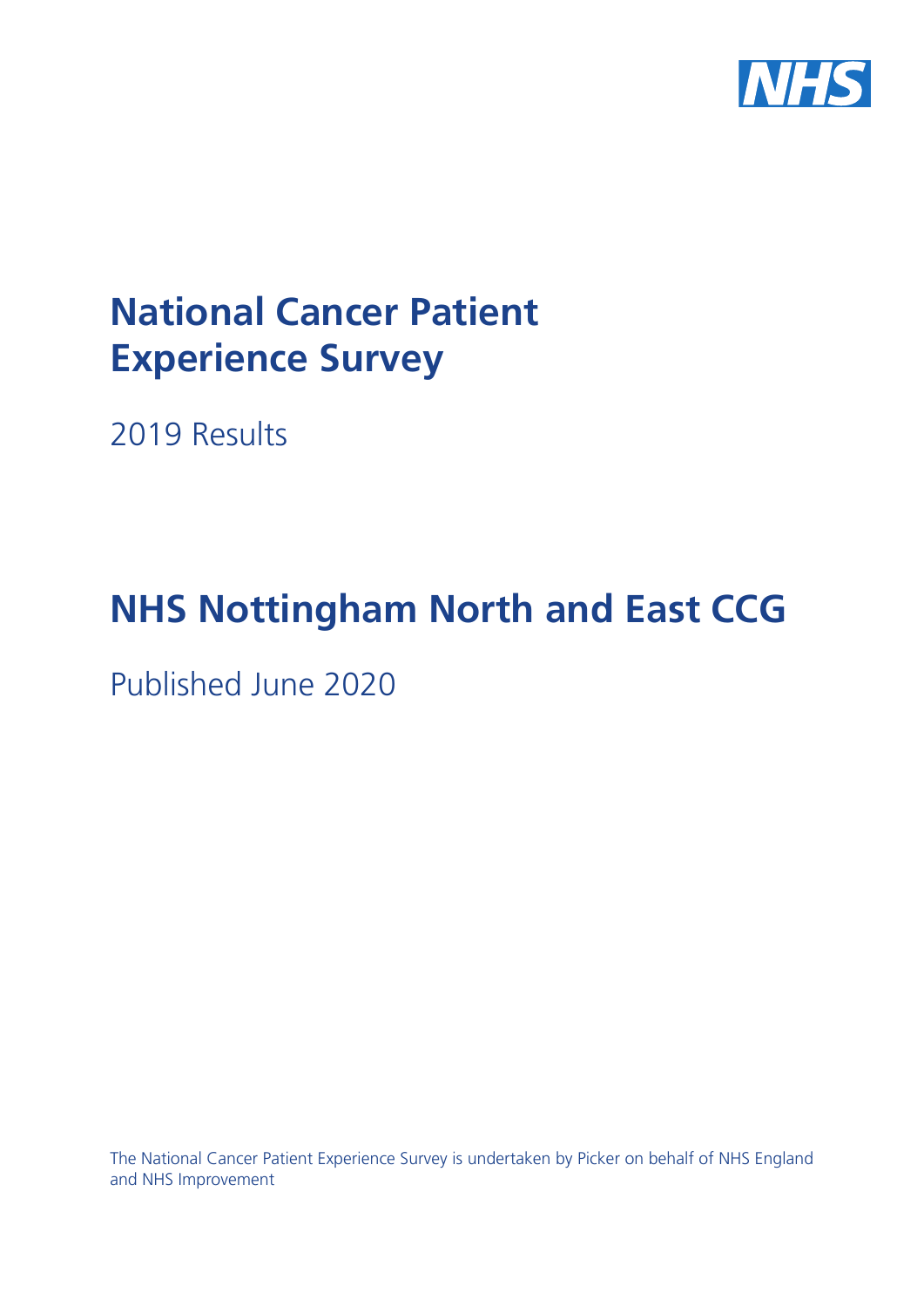# **Executive Summary** Case Mix Adjusted scores

### **Cancer Dashboard Questions**

The following seven questions are included in phase 1 of the Cancer Dashboard developed by Public Health England and NHS England:

Q61. Patient's average rating of care scored from very poor to very good

| $\Omega$ | $\overline{2}$   | 3                                                             | 4 | 5 | 6 | 7 | 8 | 9   | 10                                                                                            |
|----------|------------------|---------------------------------------------------------------|---|---|---|---|---|-----|-----------------------------------------------------------------------------------------------|
|          |                  |                                                               |   |   |   |   |   | 9.1 |                                                                                               |
|          |                  |                                                               |   |   |   |   |   |     | Q18. Patient definitely involved as much as they wanted in decisions about care and treatment |
| 96%      |                  |                                                               |   |   |   |   |   |     | Q19. Patient given the name of a CNS who would support them through their treatment           |
|          |                  | Q20. Patient found it very or quite easy to contact their CNS |   |   |   |   |   |     |                                                                                               |
|          |                  |                                                               |   |   |   |   |   |     | Q39. Patient always felt they were treated with respect and dignity while in hospital         |
| 94%      | leaving hospital |                                                               |   |   |   |   |   |     | Q41. Hospital staff told patient who to contact if worried about condition or treatment after |
| 60%      | treatment        |                                                               |   |   |   |   |   |     | Q55. General practice staff definitely did everything they could to support patient during    |

### **Questions Outside Expected Range**

|                                                                                                                          |            | Case Mix Adiusted Scores   |                            |                   |
|--------------------------------------------------------------------------------------------------------------------------|------------|----------------------------|----------------------------|-------------------|
|                                                                                                                          | 2019 Score | Lower<br>Expected<br>Range | Upper<br>Expected<br>Range | National<br>Score |
| $\sqrt{Q51}$ . Hospital staff definitely gave family or someone close all the information needed to<br>help care at home | 70%        | 50%                        | 70%                        | 60%               |

|                                                                                        |            | Case Mix Adjusted Scores   |                            |                   |
|----------------------------------------------------------------------------------------|------------|----------------------------|----------------------------|-------------------|
|                                                                                        | 2019 Score | Lower<br>Expected<br>Range | Upper<br>Expected<br>Range | National<br>Score |
| Q1. Saw GP once or twice before being told they needed to go to hospital               | 69%        | 70%                        | 88%                        | 79%               |
| $Q44$ . Cancer doctor had the right documents at patient's last outpatient appointment | 91%        | 92%                        | 100%                       | 96%               |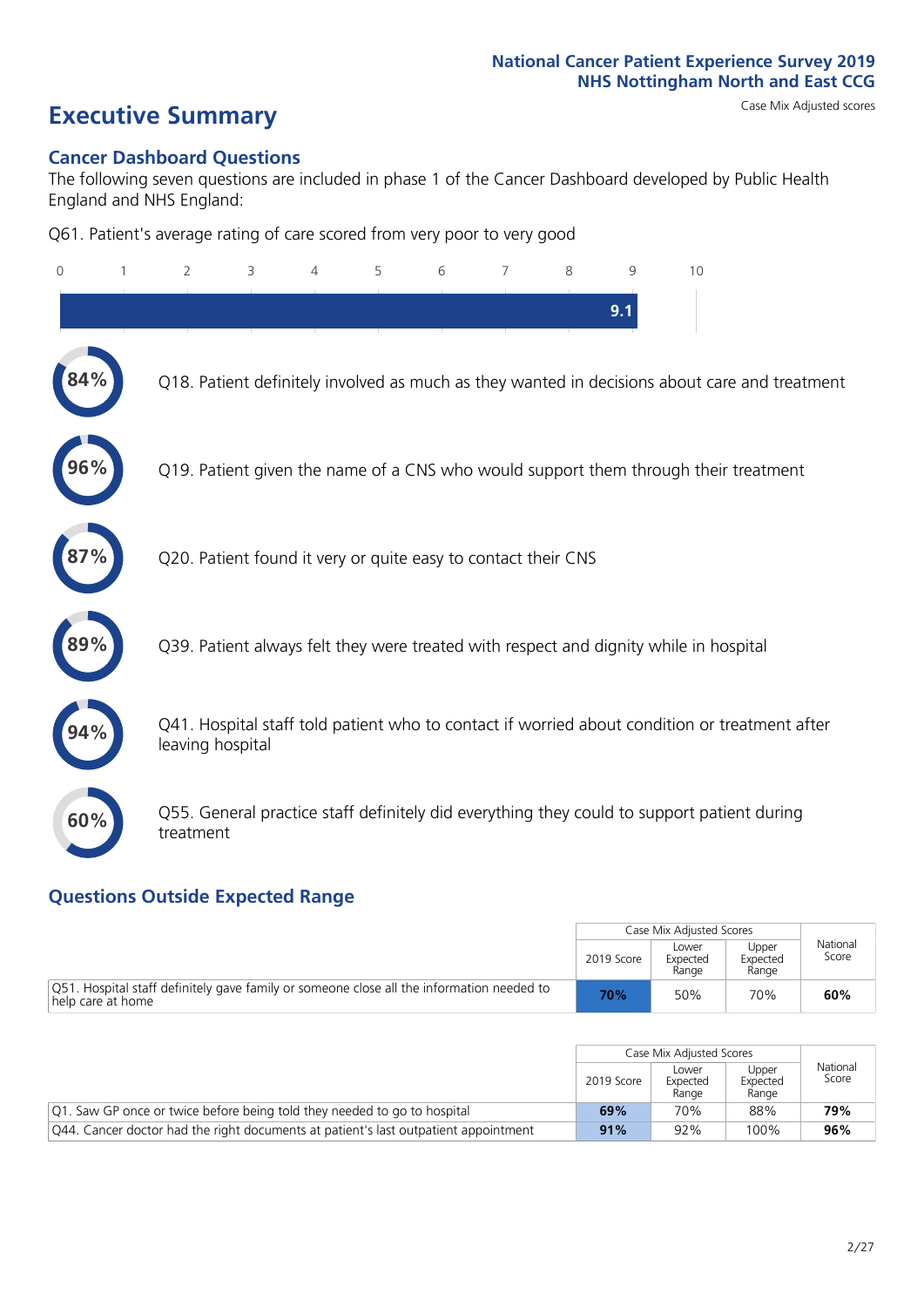## **Introduction**

The National Cancer Patient Experience Survey 2019 is the ninth iteration of the survey first undertaken in 2010. It has been designed to monitor national progress on cancer care; to provide information to drive local quality improvements; to assist commissioners and providers of cancer care; and to inform the work of the various charities and stakeholder groups supporting cancer patients.

The survey was overseen by a national Cancer Patient Experience Advisory Group. This Advisory Group set the principles and objectives of the survey programme and guided questionnaire development. The survey was commissioned and managed by NHS England. The survey provider, Picker, is responsible for designing, running and analysing the survey.

The 2019 survey involved 143 NHS Trusts. Out of 111,366 people, 67,858 people responded to the survey, yielding a response rate of 61%.

# **Methodology**

### **Eligibility, eldwork and survey methods**

The sample for the survey included all adult (aged 16 and over) NHS patients, with a confirmed primary diagnosis of cancer, discharged from an NHS Trust after an inpatient episode or day case attendance for cancer related treatment in the months of April, May and June 2019. The fieldwork for the survey was undertaken between December 2019 and March 2020.

As in the previous four years, the survey used a mixed mode methodology. Questionnaires were sent by post, with two reminders where necessary, but also included an option to complete the questionnaire online. A Freephone helpline and email was available for respondents to opt out, ask questions about the survey, enable them to complete their questionnaire over the phone and provide access to a translation and interpreting facility for those whose first language was not English.

### **Case-mix adjustment**

Both unadjusted and adjusted scores are presented in this report. Case-mix adjusted scores allows us to account for the impact that differing patient populations might have on results. By using the case-mix adjusted estimates we can obtain a greater understanding of how a CCG is performing given their patient population. The factors taken into account in this case-mix adjustment are gender, age, ethnic group, deprivation, and tumour group.

### **Scoring methodology**

Fifty-two questions from the questionnaire are scored as these questions relate directly to patient experience. For all but one question (Q61), scores are presented as the percentage of positive responses out of all scored responses. For Q61, respondents rate their overall care on a scale of 0 to 10, of which the average was calculated for this question's presented score. The percentages in this report have been rounded to the nearest percentage point. Therefore, in some cases the figures do not appear to add up to 100%.

### **Statistical significance**

In the reporting of 2019 results, appropriate statistical tests have been undertaken to identify unadjusted scores for which the change over time is 'statistically significant'. Thirty-seven scored questions in 2019 have been compared with those of 2018 and a statistically significant change between the two years has been reported where identified.

For the scored questions that are comparable beyond 2018, statistically significant change over the five years has also been reported where identified. A statistically significant difference means that the change in the result is very unlikely to have occurred by sampling variation.

### **Suppression**

### **Question-level suppression**

For scores where the base size per question is  $<$ 21, the score will be suppressed and replaced with an asterisk (\*). The base size will include neutral response options.

### **Double suppression**

If any group within a particular sub-group breakdown (such as the tumour group breakdown) has <21 responses, then the figure for this particular group is suppressed and replaced with an asterisk (\*). If there is only one group within the sub-group breakdown that has <21 respondents, and is therefore suppressed, the group with the next lowest number of respondents is also supressed and replaced with an asterisk (\*) (regardless if it is greater than or less than 21).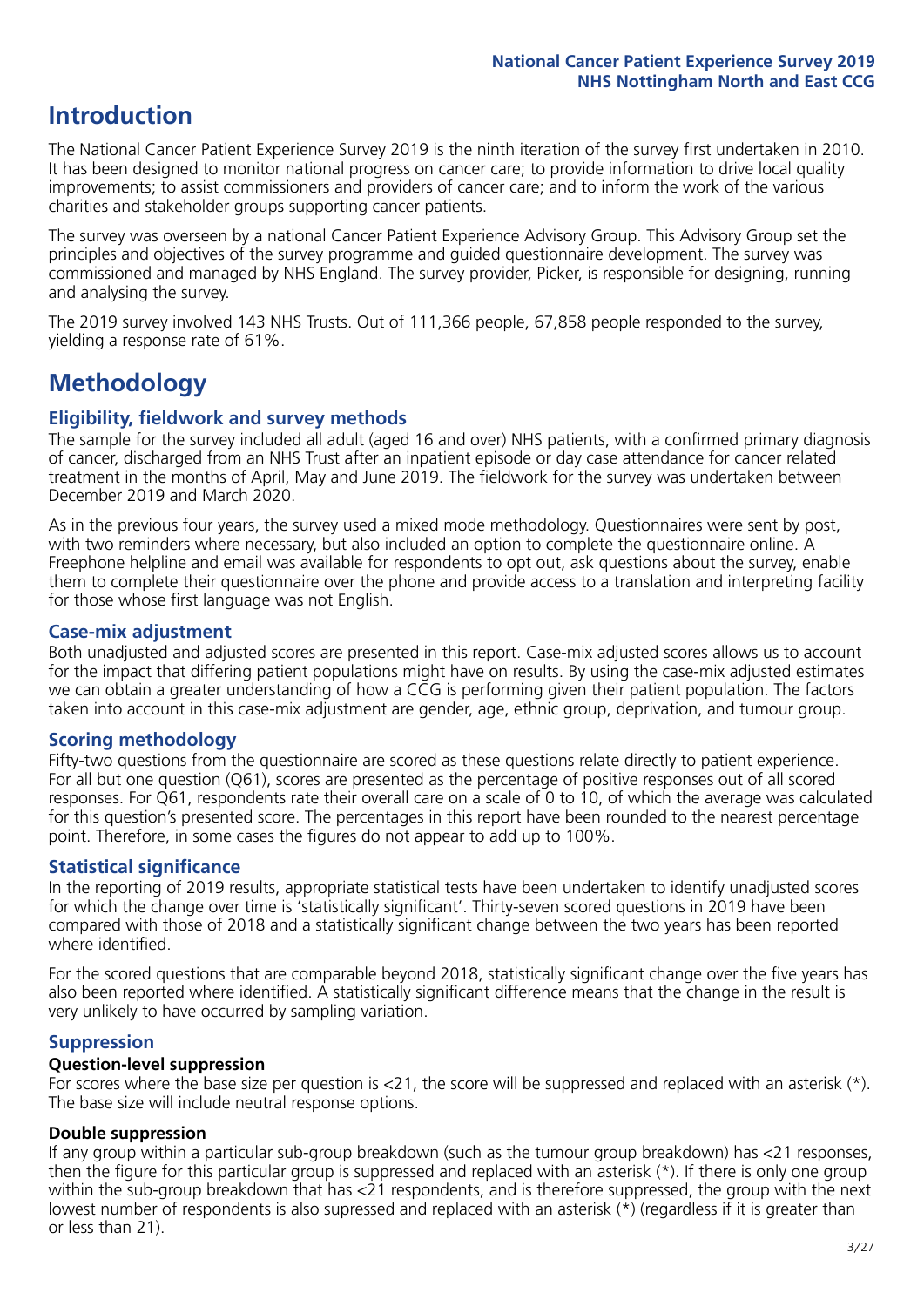# **Understanding the results**

This report shows how this CCG scored for each question in the survey, compared with national results and previous year's results. It is aimed at helping individual CCGs to understand their performance and identify areas for local improvement. Below is a description of the type of results presented within this report and how to understand them.

### **Expected range charts**

The expected range charts in this report show a bar with the lowest and highest score received for each question nationally. Within this bar, an expected range is given (in grey) and a black diamond represents the actual score for this CCG.

CCGs whose score is above the upper limit of the expected range (in the dark blue) are positive outliers, with a score statistically significantly higher than the national mean. This indicates that the CCG performs better than what CCGs of the same size and demographics are expected to perform. The opposite is true if the score is below the lower limit of the expected range (in the light blue); these are negative outliers. For scores within the expected range (in the grey), the score is what we would expect given the CCG's size and demographics.

### **Comparability tables**

The comparability tables show the 2018 and 2019 unadjusted scores for this CCG for each scored question. If there is a significant change from 2018 and 2019 or overall from 2015 to 2019, an arrow will be presented for the direction of change. The adjusted 2019 score will also be presented for each scored question along with the lower and upper expected range and national score. Scores above the upper limit of the expected range will be highlighted dark blue, scores below the lower limit of the expected range will be highlighted light blue, and scores within the lower and upper limit of the expected ranges will be highlighted grey.

### **Tumour type tables**

The tumour type tables show the unadjusted scores for each scored question for each of the 13 tumour groups. The national score for that tumour group is also shown. Unadjusted scores for the same tumour type across different CCGs may not be comparable, as they do not account for the impact that differing patient populations might have on results. Central nervous system is abbreviated as 'CNS' and lower gastrointestinal tract is abbreviated as 'LGT' throughout this report.

### **Year on year charts**

The year on year charts show five columns representing the unadjusted scores of the last five years (2015, 2016, 2017, 2018 and 2019) for each scored question.

### **Notes on specific questions**

Following the development phase of the 2019 survey, several changes were made to the questionnaire. Six scored questions were amended (Q5, Q18, Q30, Q35, Q56 and Q60) and one non-scored question (Q29) was amended that impacted the comparability of questions Q30 to Q41. Of all questions changed or impacted by change, only Q60 is presented with historical comparisons; though the results should be interpreted with caution.

### **Unadjusted data and case-mix adjusted data**

Unadjusted data should be used to see the actual responses from patients relating to the CCG. Case-mix adjusted data, together with expected ranges, should be used to understand whether the results are significantly higher or lower than national results taking account of the patient mix.

### **Further information**

This research was carried out in accordance with the international standard for organisations conducting social research (accreditation to ISO20252:2012; certificate number GB08/74322). The 2019 survey data has been produced and published in line with the Code of Practice for Official Statistics.

For more information on the methodology, please see the Technical Document. It can be viewed along with the 2019 questionnaire and survey quidance on the website at [www.ncpes.co.uk](https://www.ncpes.co.uk/supporting-documents). For all other outputs at National, Trust, CCG and Cancer Alliance level, please see the PDF reports, Excel tables and dashboards at [www.ncpes.co.uk.](https://www.ncpes.co.uk/current-results)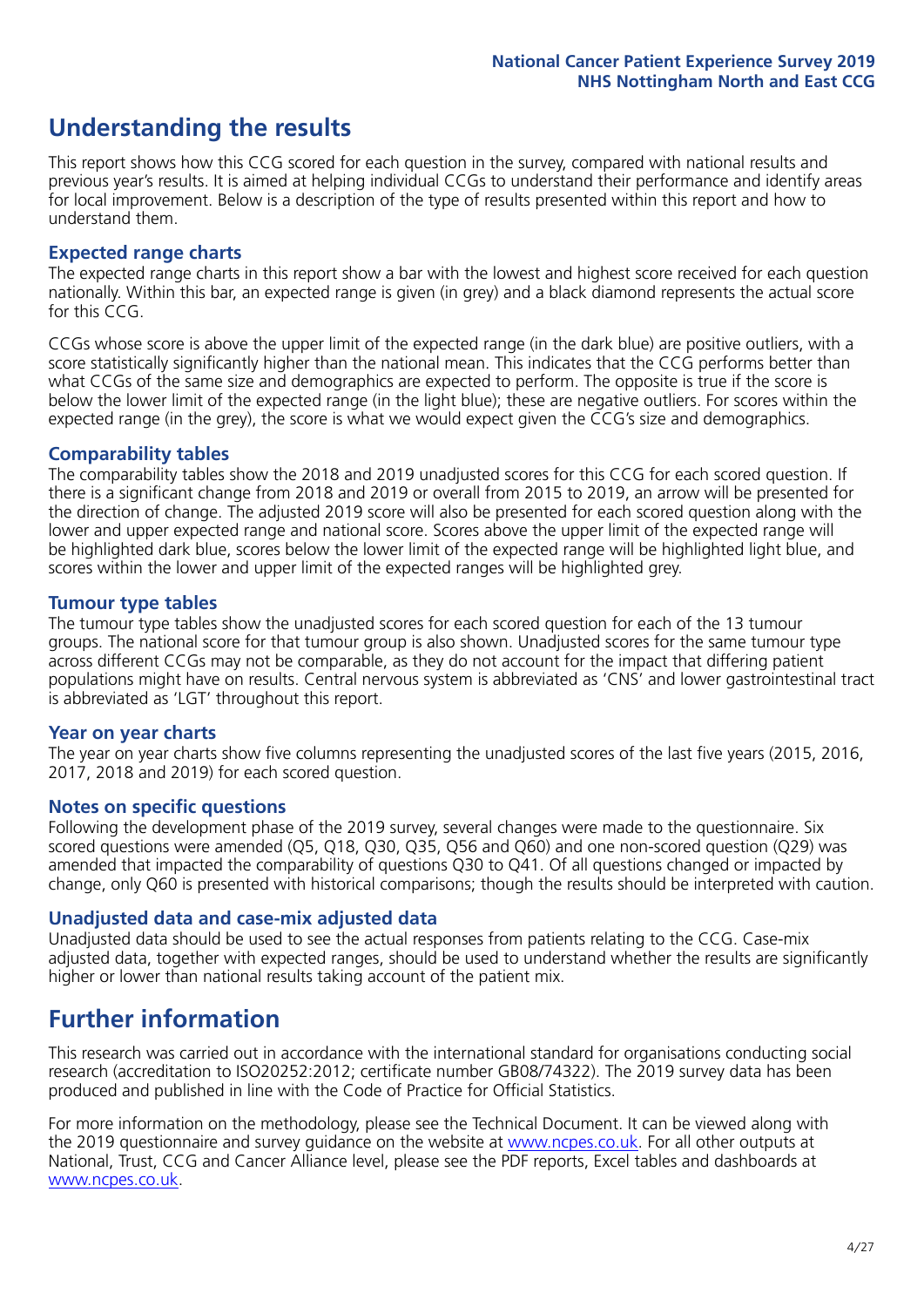### **Response Rate**

### **Overall Response Rate**

111 patients responded out of a total of 167 patients, resulting in a response rate of 66%.

|          | Sample Size | Adjusted<br>Sample | Completed | Response Rate |
|----------|-------------|--------------------|-----------|---------------|
| CCG      | 175         | 167                | 111       | 66%           |
| National | 119,855     | 111,366            | 67,858    | 61%           |

### **Respondents by Survey Type**

|                            | Number of<br>Respondents |
|----------------------------|--------------------------|
| Online                     | 8                        |
| Paper                      | 103                      |
| Phone                      | O                        |
| <b>Translation Service</b> |                          |

### **Respondents by Tumour Group**

|                      | Number of<br>Respondents |
|----------------------|--------------------------|
| <b>Brain / CNS</b>   | ∩                        |
| <b>Breast</b>        | 34                       |
| Colorectal / LGT     | 17                       |
| Gynaecological       | 4                        |
| Haematological       | 10                       |
| <b>Head and Neck</b> | 3                        |
| Lung                 | 11                       |
| Prostate             | 7                        |
| Sarcoma              | $\mathcal{P}$            |
| Skin                 | 2                        |
| <b>Upper Gastro</b>  | 3                        |
| Urological           | 9                        |
| Other                | 9                        |

### **Respondents by Age and Gender**

Respondents year of birth has been used to determine age. This information has been amalgamated into 8 age bands. The age and gender distribution for the CCG was as follows:

|              | Age 16-24 | Age 25-34 | Age 35-44 | Age 45-54 | Age 55-64 | Age 65-74 | Age 75-84 | Age 85+ | Total |
|--------------|-----------|-----------|-----------|-----------|-----------|-----------|-----------|---------|-------|
| Male         |           |           |           |           |           | 14        |           |         | 39    |
| Female       |           |           |           |           | 26        | 23        | 14        |         |       |
| <b>Total</b> |           |           |           |           | 35        | 37        | 25        |         | 111   |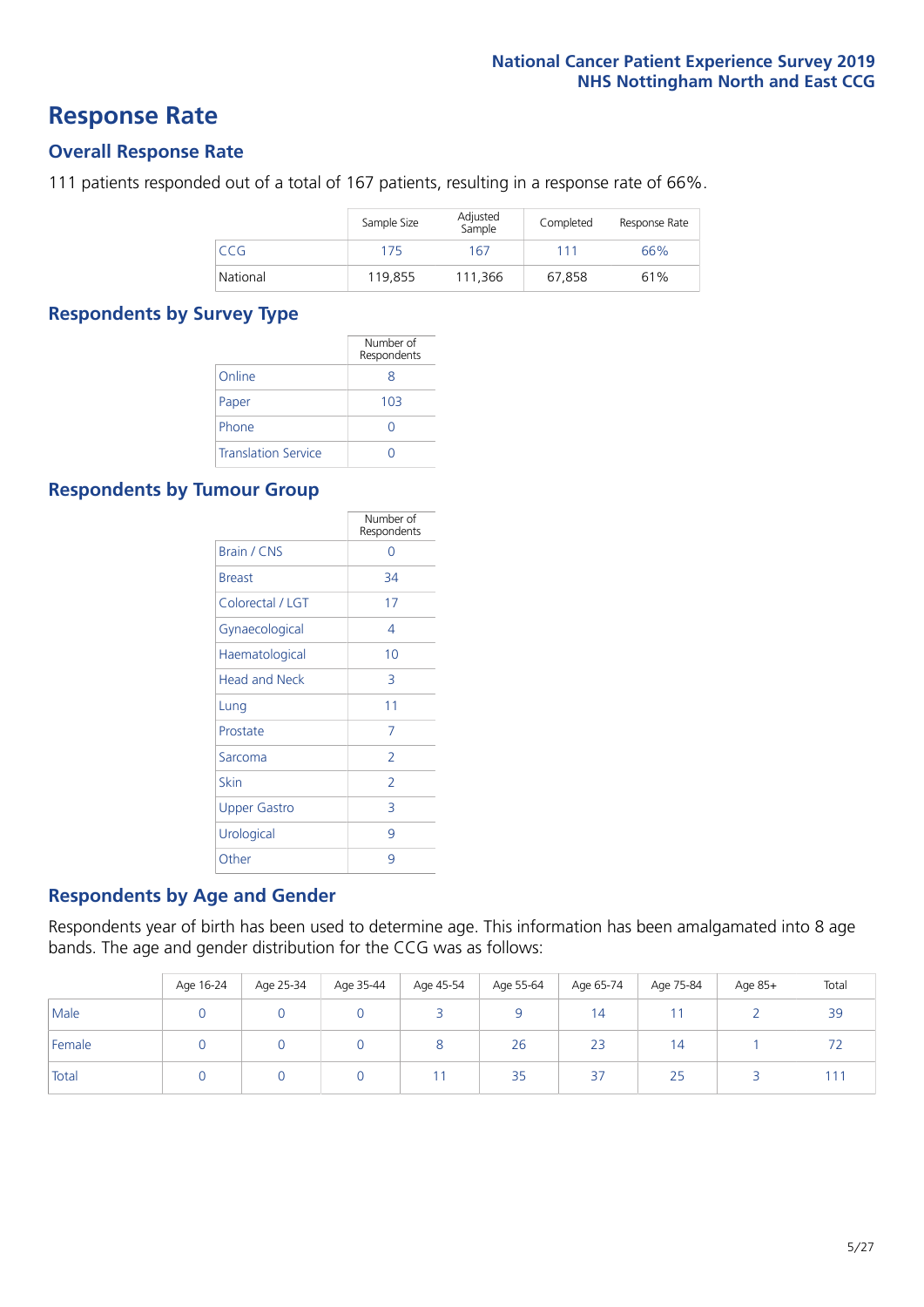# **Expected Range Charts**

| Lower Expected Range<br>Average                                                                                                                                                                                                                                                                                                                                                                                                                                                                                             |       |     | Upper Expected Range |     |         |     |            |                   | Case Mix Adjusted Score |            |                 |
|-----------------------------------------------------------------------------------------------------------------------------------------------------------------------------------------------------------------------------------------------------------------------------------------------------------------------------------------------------------------------------------------------------------------------------------------------------------------------------------------------------------------------------|-------|-----|----------------------|-----|---------|-----|------------|-------------------|-------------------------|------------|-----------------|
| <b>SEEING YOUR GP</b><br>Q1. Saw GP once or twice before being told they needed to go to<br>hospital<br>Q2. Patient thought they were seen as soon as necessary                                                                                                                                                                                                                                                                                                                                                             | 0%    | 10% | 20%                  |     | 30% 40% | 50% | 60%        | 70%<br>69%        | 80%<br>82%              |            | 90% 100%        |
| <b>DIAGNOSTIC TESTS</b><br>Q5. Received all the information needed about the test<br>Q6. The length of time waiting for the test to be done was about<br>right<br>Q7. Test results explained in completely understandable way                                                                                                                                                                                                                                                                                               | 0%    | 10% | 20%                  | 30% | 40%     | 50% | 60%        | 70%               | 80%<br>85%              | 91%<br>87% | 90% 100%        |
| <b>FINDING OUT WHAT WAS WRONG WITH YOU</b><br>Q10. Patient told they could bring a family member or friend when<br>first told they had cancer<br>Q11. Patient felt they were told sensitively that they had cancer<br>Q12. Patient completely understood the explanation of what was<br>wrong<br>Q13. Patient given easy to understand written information about<br>the type of cancer they had                                                                                                                             | 0%    | 10% | 20%                  | 30% | 40%     | 50% | 60%        | 70%<br>74%        | 80%<br>80%<br>78%       | 90%        | 90% 100%        |
| <b>DECIDING THE BEST TREATMENT FOR YOU</b><br>Q14. Patient felt that treatment options were completely explained<br>Q15. Patient felt possible side effects were definitely explained in<br>an understandable way<br>Q16. Patient definitely given practical advice and support in dealing<br>with side effects of treatment<br>Q17. Patient definitely told about side effects that could affect<br>them in the future<br>Q18. Patient definitely involved as much as they wanted in<br>decisions about care and treatment | 0%    | 10% | 20%                  | 30% | 40%     | 50% | 60%<br>58% | 70%<br>72%<br>67% | 80%<br>85%<br>84%       |            | 90% 100%        |
| <b>CLINICAL NURSE SPECIALIST (CNS)</b><br>Q19. Patient given the name of a CNS who would support them<br>through their treatment<br>Q20. Patient found it very or quite easy to contact their CNS<br>Q21. Patient got understandable answers to important questions<br>all or most of the time                                                                                                                                                                                                                              | $0\%$ | 10% | 20%                  | 30% | 40%     | 50% | 60%        | 70%               | 80%                     | 87%<br>93% | 90% 100%<br>96% |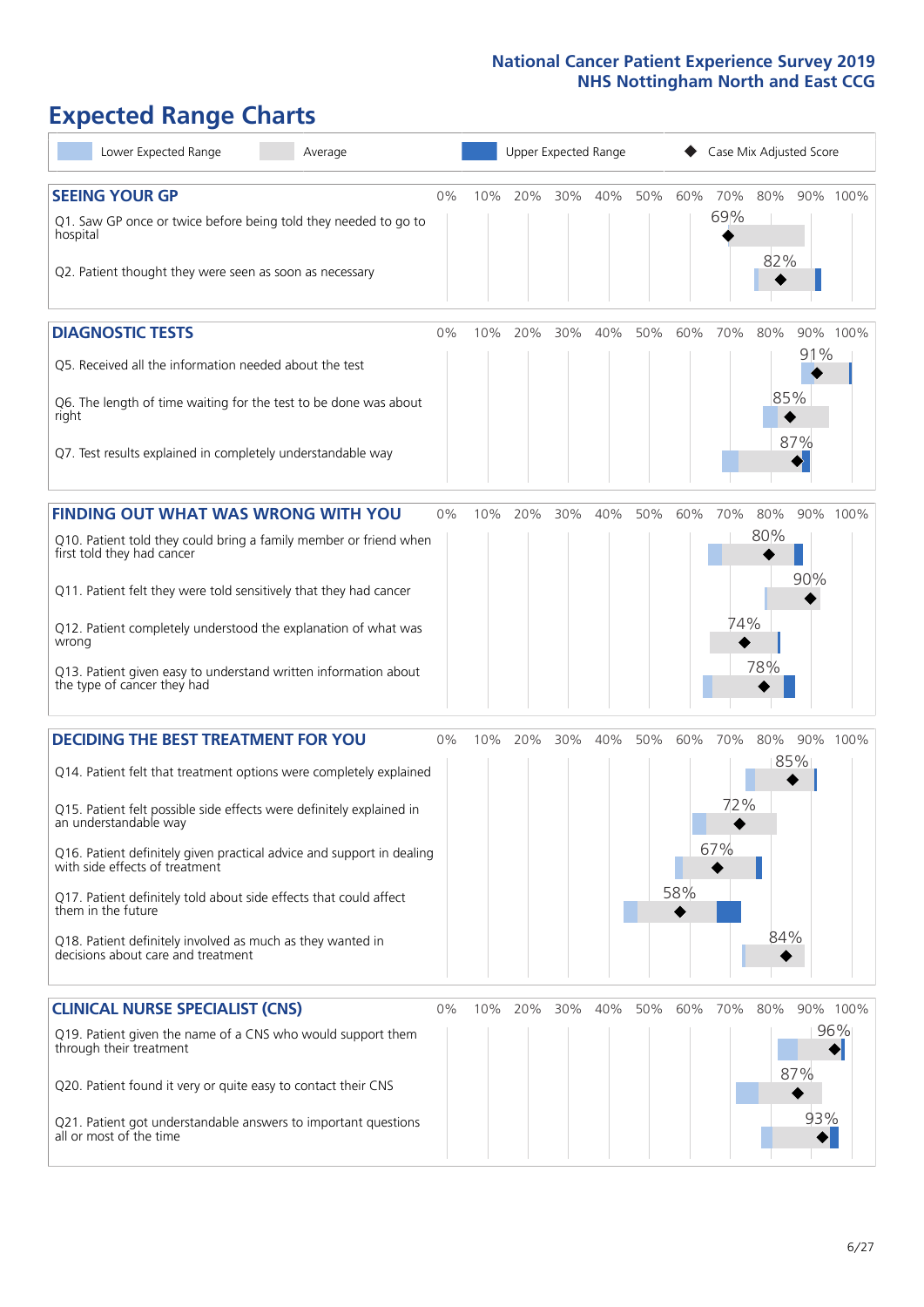# **Expected Range Charts**

| Lower Expected Range<br>Average                                                                                                                                                                                                                                                                                                                         |    |     |     |     | Upper Expected Range |     |            |     | Case Mix Adjusted Score |     |          |
|---------------------------------------------------------------------------------------------------------------------------------------------------------------------------------------------------------------------------------------------------------------------------------------------------------------------------------------------------------|----|-----|-----|-----|----------------------|-----|------------|-----|-------------------------|-----|----------|
| <b>SUPPORT FOR PEOPLE WITH CANCER</b><br>Q22. Hospital staff gave information about support or self-help<br>groups for people with cancer<br>Q23. Hospital staff discussed or gave information about the impact<br>cancer could have on day to day activities<br>Q24. Hospital staff gave information on getting financial help or<br>possible benefits | 0% | 10% | 20% | 30% | 40%                  | 50% | 60%<br>58% | 70% | 80%<br>83%              | 88% | 90% 100% |
| Q25. Hospital staff told patient they could get free prescriptions                                                                                                                                                                                                                                                                                      |    |     |     |     |                      |     |            |     | 83%                     |     |          |
| <b>OPERATIONS</b>                                                                                                                                                                                                                                                                                                                                       | 0% | 10% | 20% | 30% | 40%                  | 50% | 60%        | 70% | 80%                     |     | 90% 100% |
| Q27. Beforehand, patient had all the information needed about the<br>operation                                                                                                                                                                                                                                                                          |    |     |     |     |                      |     |            |     | 82%                     |     | 96%      |
| Q28. Afterwards, staff completely explained how operation had<br>gone in understandable way                                                                                                                                                                                                                                                             |    |     |     |     |                      |     |            |     |                         |     |          |
| <b>HOSPITAL CARE AS AN INPATIENT</b>                                                                                                                                                                                                                                                                                                                    | 0% | 10% | 20% | 30% | 40%                  | 50% | 60%        | 70% | 80%                     |     | 90% 100% |
| Q30. Hospital staff didn't talk in front of patient as if patient wasn't<br>there<br>Q31. Patient had confidence and trust in all doctors treating them                                                                                                                                                                                                 |    |     |     |     |                      |     |            |     | 82%                     | 91% |          |
| Q32. Patient's family or someone close definitely felt able to talk to<br>a doctor                                                                                                                                                                                                                                                                      |    |     |     |     |                      |     |            | 75% |                         |     |          |
| Q33. Patient had confidence and trust in all the ward nurses<br>treating them                                                                                                                                                                                                                                                                           |    |     |     |     |                      |     |            |     | 81%                     |     |          |
| Q34. Patient thought there were always or nearly always enough<br>nurses on duty to care for them                                                                                                                                                                                                                                                       |    |     |     |     |                      |     |            | 66% |                         |     |          |
| Q35. All hospital staff asked patient what name they prefer to be<br>called by                                                                                                                                                                                                                                                                          |    |     |     |     |                      |     |            | 74% |                         |     |          |
| Q36. Patient always given enough privacy when discussing<br>condition or treatment                                                                                                                                                                                                                                                                      |    |     |     |     |                      |     |            |     | 82%                     |     |          |
| Q37. Patient definitely found hospital staff to discuss worries or<br>fears during their inpatient visit                                                                                                                                                                                                                                                |    |     |     |     |                      |     | 64%        |     |                         |     |          |
| Q38. Hospital staff definitely did everything they could to help<br>control pain                                                                                                                                                                                                                                                                        |    |     |     |     |                      |     |            |     |                         | 87% |          |
| Q39. Patient always felt they were treated with respect and dignity<br>while in hospital                                                                                                                                                                                                                                                                |    |     |     |     |                      |     |            |     |                         | 89% |          |
| Q40. Patient given clear written information about what should or<br>should not do after leaving hospital                                                                                                                                                                                                                                               |    |     |     |     |                      |     |            |     |                         | 89% |          |
| Q41. Hospital staff told patient who to contact if worried about<br>condition or treatment after leaving hospital                                                                                                                                                                                                                                       |    |     |     |     |                      |     |            |     |                         | 94% |          |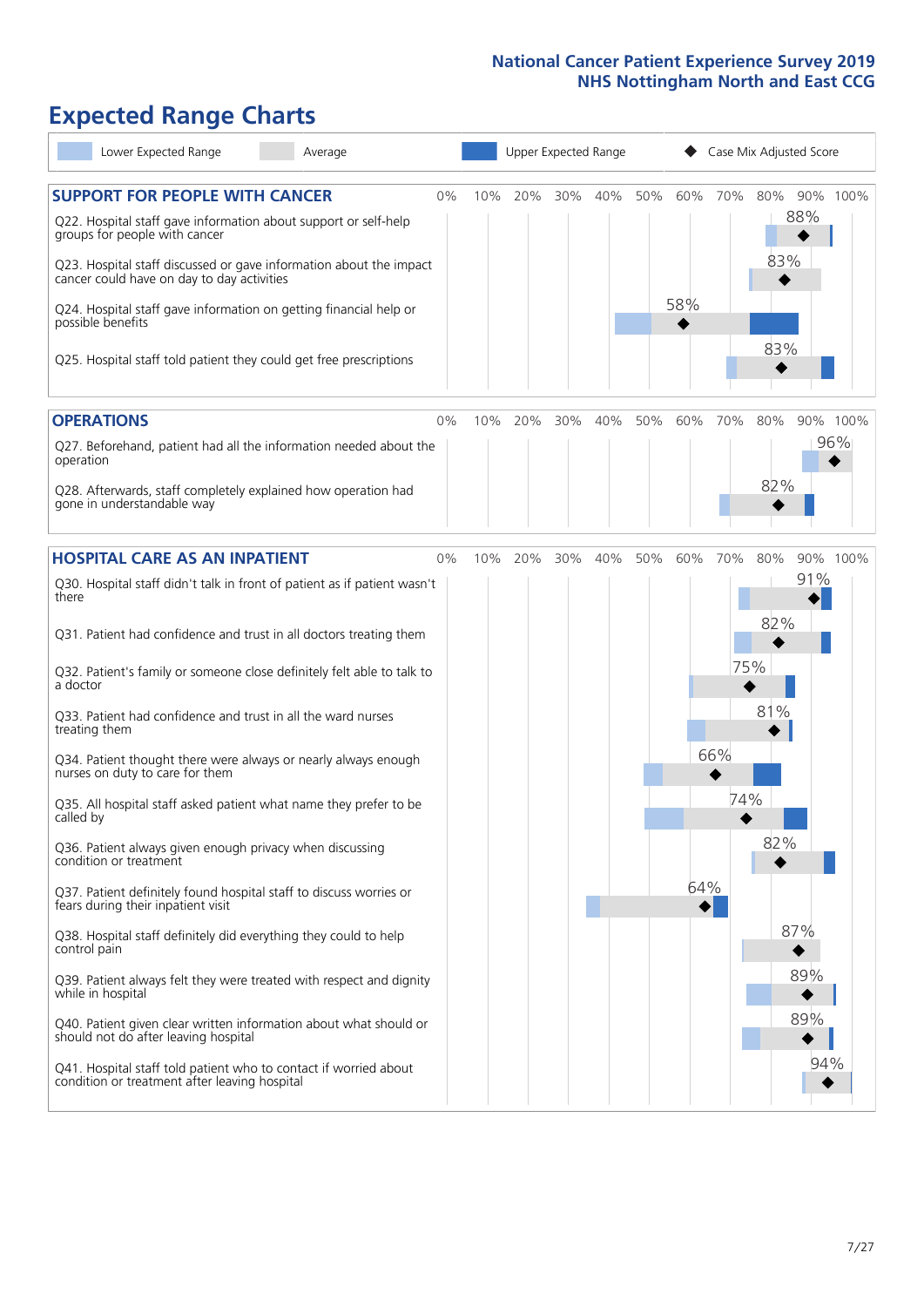# **Expected Range Charts**

| Lower Expected Range<br>Average                                                                                                                                                                                                                                                                                                                                                                                                                                                                                                                                                  |            |     |          |                 | Upper Expected Range |          |            |                 |                       | Case Mix Adjusted Score |                 |
|----------------------------------------------------------------------------------------------------------------------------------------------------------------------------------------------------------------------------------------------------------------------------------------------------------------------------------------------------------------------------------------------------------------------------------------------------------------------------------------------------------------------------------------------------------------------------------|------------|-----|----------|-----------------|----------------------|----------|------------|-----------------|-----------------------|-------------------------|-----------------|
| <b>HOSPITAL CARE AS A DAY PATIENT / OUTPATIENT 0%</b><br>Q43. Patient definitely found hospital staff to discuss worries or<br>fears during their outpatient or day case visit<br>Q44. Cancer doctor had the right documents at patient's last<br>outpatient appointment<br>Q46. Beforehand patient completely had all information needed<br>about radiotherapy treatment<br>Q47. Patient completely given understandable information about<br>whether radiotherapy was working<br>Q49. Beforehand patient completely had all information needed<br>about chemotherapy treatment |            | 10% | 20%      | 30%             | 40%                  | 50%      | 60%        | 68%<br>71%      | 70% 80%<br>77%<br>78% | 91%<br>87%              | 90% 100%        |
| Q50. Patient given enough information about whether<br>chemotherapy was working in a completely understandable way                                                                                                                                                                                                                                                                                                                                                                                                                                                               |            |     |          |                 |                      |          |            |                 |                       |                         |                 |
| <b>HOME CARE AND SUPPORT</b><br>Q51. Hospital staff definitely gave family or someone close all the<br>information needed to help care at home<br>Q52. Patient definitely given enough support from health or social<br>services during treatment<br>Q53. Patient definitely given enough support from health or social<br>services after treatment                                                                                                                                                                                                                              | 0%         | 10% | 20%      | 30%             | 40%<br>42%           | 50%      | 60%<br>58% | 70%<br>70%      | 80%                   |                         | 90% 100%        |
| <b>CARE FROM YOUR GENERAL PRACTICE</b><br>Q54. GP given enough information about patient's condition and<br>treatment<br>Q55. General practice staff definitely did everything they could to<br>support patient during treatment                                                                                                                                                                                                                                                                                                                                                 | $0\%$      | 10% | 20%      | 30%             | 40%                  | 50%      | 60%<br>60% | 70%             | 80%                   |                         | 90% 100%<br>98% |
| <b>YOUR OVERALL NHS CARE</b><br>Q56. Different people treating and caring for patient always work<br>well together to give best possible care<br>Q57. Patient given a care plan<br>Q58. Overall the administration of care was good or very good<br>Q59. Patient felt length of time for attending clinics and<br>appointments for cancer was about right<br>Q60. Someone discussed with patient whether they would like to<br>take part in cancer research                                                                                                                      | $0\%$<br>0 | 10% | 20%<br>2 | 30%<br>31%<br>3 | 40%<br>42%<br>4      | 50%<br>5 | 60%<br>6   | 70%<br>70%<br>7 | 80%<br>80%<br>8       | 94%<br>9                | 90% 100%<br>10  |
| Q61. Patient's average rating of care scored from very poor to very<br>good                                                                                                                                                                                                                                                                                                                                                                                                                                                                                                      |            |     |          |                 |                      |          |            |                 |                       | 9.1                     |                 |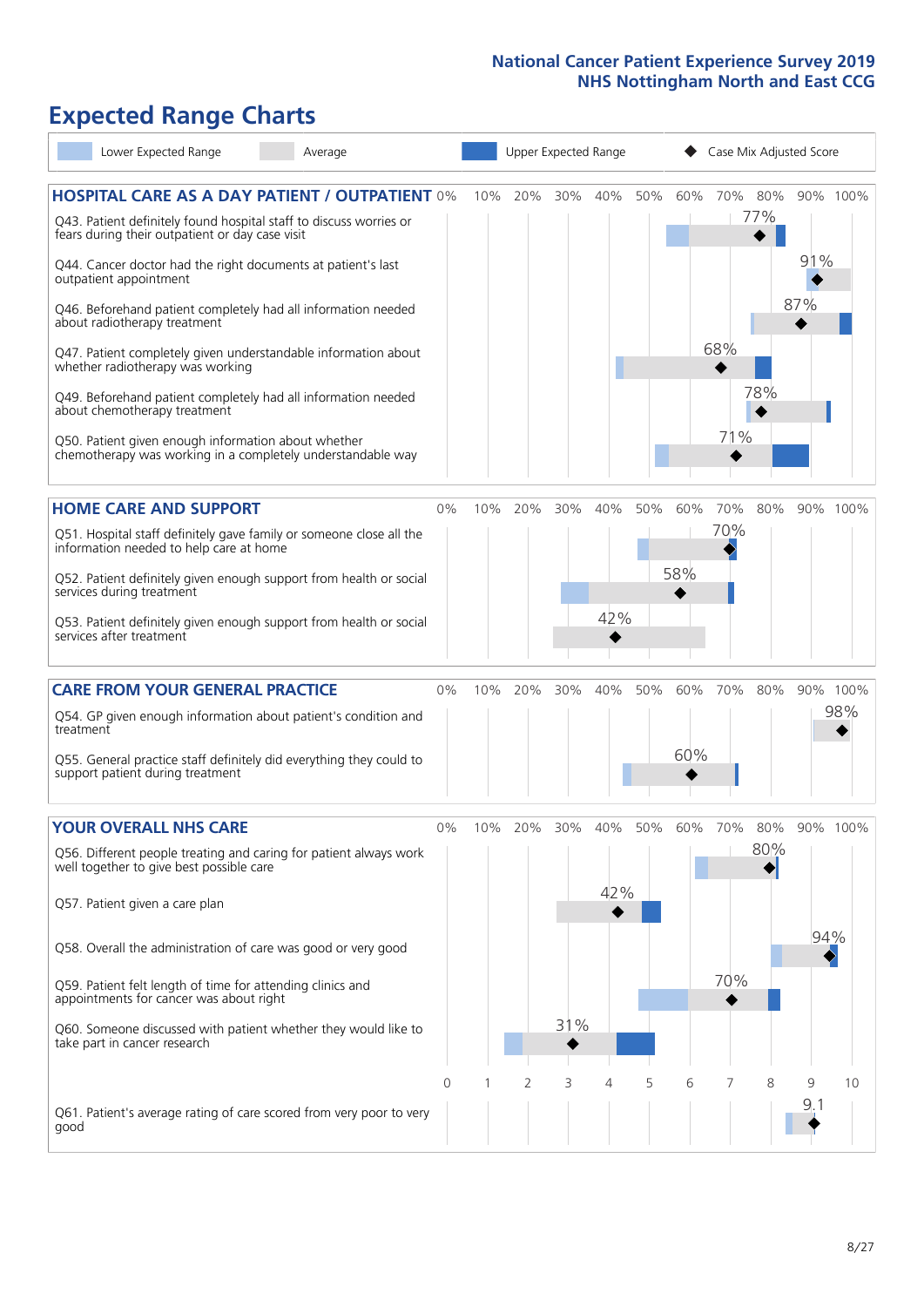# **Comparability Tables**

\* Indicates where a score has been suppressed because there are less than 21 responses.

\*\* No score available for 2018.

 $\triangle$  or  $\nabla$ 

Change 2018-2019: Indicates where 2019 score is significantly higher or lower than 2018 score Change Overall: Indicates significant change overall (2015, 2016, 2017, 2018 and 2019).

Adjusted Score below Lower Expected Range Adjusted Score between Upper and Lower Expected Ranges Adjusted Score above Upper Expected Range

|                                                                                                                                                                                                                                 | Unadjusted Scores |               |           |               |                                          |         |               | Case Mix Adjusted Scores |                                     |                   |  |
|---------------------------------------------------------------------------------------------------------------------------------------------------------------------------------------------------------------------------------|-------------------|---------------|-----------|---------------|------------------------------------------|---------|---------------|--------------------------|-------------------------------------|-------------------|--|
|                                                                                                                                                                                                                                 | 2018<br>n         | 2018<br>Score | 2019<br>n | 2019<br>Score | $\sqrt{Change} Change $<br>2018-<br>2019 | Overall | 2019<br>Score | Lower<br>Range           | Upper<br>Expected Expected<br>Range | National<br>Score |  |
| <b>SEEING YOUR GP</b>                                                                                                                                                                                                           |                   |               |           |               |                                          |         |               |                          |                                     |                   |  |
| Q1. Saw GP once or twice before being told they needed to go<br>to hospital                                                                                                                                                     | 76                | 79%           | 73        | 70%           |                                          |         | 69%           | 70%                      | 88%                                 | 79%               |  |
| Q2. Patient thought they were seen as soon as necessary                                                                                                                                                                         | 108               | 84%           | 108       | 83%           |                                          |         | 82%           | 77%                      | 91%                                 | 84%               |  |
| <b>DIAGNOSTIC TESTS</b>                                                                                                                                                                                                         |                   |               |           |               |                                          |         |               |                          |                                     |                   |  |
| $\sim$ . The contract of the contract of the contract of the contract of the contract of the contract of the contract of the contract of the contract of the contract of the contract of the contract of the contract of the co |                   |               |           |               |                                          |         |               |                          |                                     |                   |  |

| O5. Received all the information needed about the test                    | $**$ | **  | 99  | 92% |  | 91% | 91% | 99% | 95% |
|---------------------------------------------------------------------------|------|-----|-----|-----|--|-----|-----|-----|-----|
| Q6. The length of time waiting for the test to be done was<br>about right | gg   | 88% | 102 | 85% |  | 85% | 82% | 94% | 88% |
| Q7. Test results explained in completely understandable way               | 98   | 80% | 102 | 87% |  | 87% | 72% | 88% | 80% |

| <b>FINDING OUT WHAT WAS WRONG WITH YOU</b>                                                      |     |     |     |     |     |     |     |     |
|-------------------------------------------------------------------------------------------------|-----|-----|-----|-----|-----|-----|-----|-----|
| Q10. Patient told they could bring a family member or friend<br>when first told they had cancer | 102 | 78% | 100 | 80% | 80% | 68% | 86% | 77% |
| Q11. Patient felt they were told sensitively that they had cancer                               | 104 | 88% | 109 | 90% | 90% | 79% | 92% | 86% |
| Q12. Patient completely understood the explanation of what<br>was wrong                         | 107 | 76% | 108 | 75% | 74% | 65% | 82% | 73% |
| Q13. Patient given easy to understand written information<br>about the type of cancer they had  | 93  | 74% | 94  | 79% | 78% | 66% | 83% | 74% |

| <b>DECIDING THE BEST TREATMENT FOR YOU</b>                                                              |      |     |     |     |     |     |     |     |
|---------------------------------------------------------------------------------------------------------|------|-----|-----|-----|-----|-----|-----|-----|
| Q14. Patient felt that treatment options were completely<br>explained                                   | 90   | 84% | 100 | 86% | 85% | 76% | 91% | 83% |
| Q15. Patient felt possible side effects were definitely explained<br>in an understandable way           | 102  | 79% | 101 | 73% | 72% | 64% | 81% | 73% |
| Q16. Patient definitely given practical advice and support in<br>dealing with side effects of treatment | 104  | 67% | 103 | 68% | 67% | 58% | 76% | 67% |
| Q17. Patient definitely told about side effects that could affect<br>them in the future                 | 99   | 54% | 99  | 58% | 58% | 47% | 67% | 57% |
| Q18. Patient definitely involved as much as they wanted in decisions about care and treatment           | $**$ | **  | 108 | 84% | 84% | 74% | 88% | 81% |

| <b>CLINICAL NURSE SPECIALIST (CNS)</b>                                                    |     |     |     |     |  |     |                 |     |     |
|-------------------------------------------------------------------------------------------|-----|-----|-----|-----|--|-----|-----------------|-----|-----|
| Q19. Patient given the name of a CNS who would support them<br>through their treatment    | 103 | 96% | 102 | 96% |  | 96% | 87%             | 97% | 92% |
| Q20. Patient found it very or quite easy to contact their CNS                             | 84  | 87% | 85  | 87% |  | 87% | 77 <sub>%</sub> | 93% | 85% |
| Q21. Patient got understandable answers to important<br>questions all or most of the time | 81  | 91% | 84  | 93% |  | 93% | 80%             | 95% | 87% |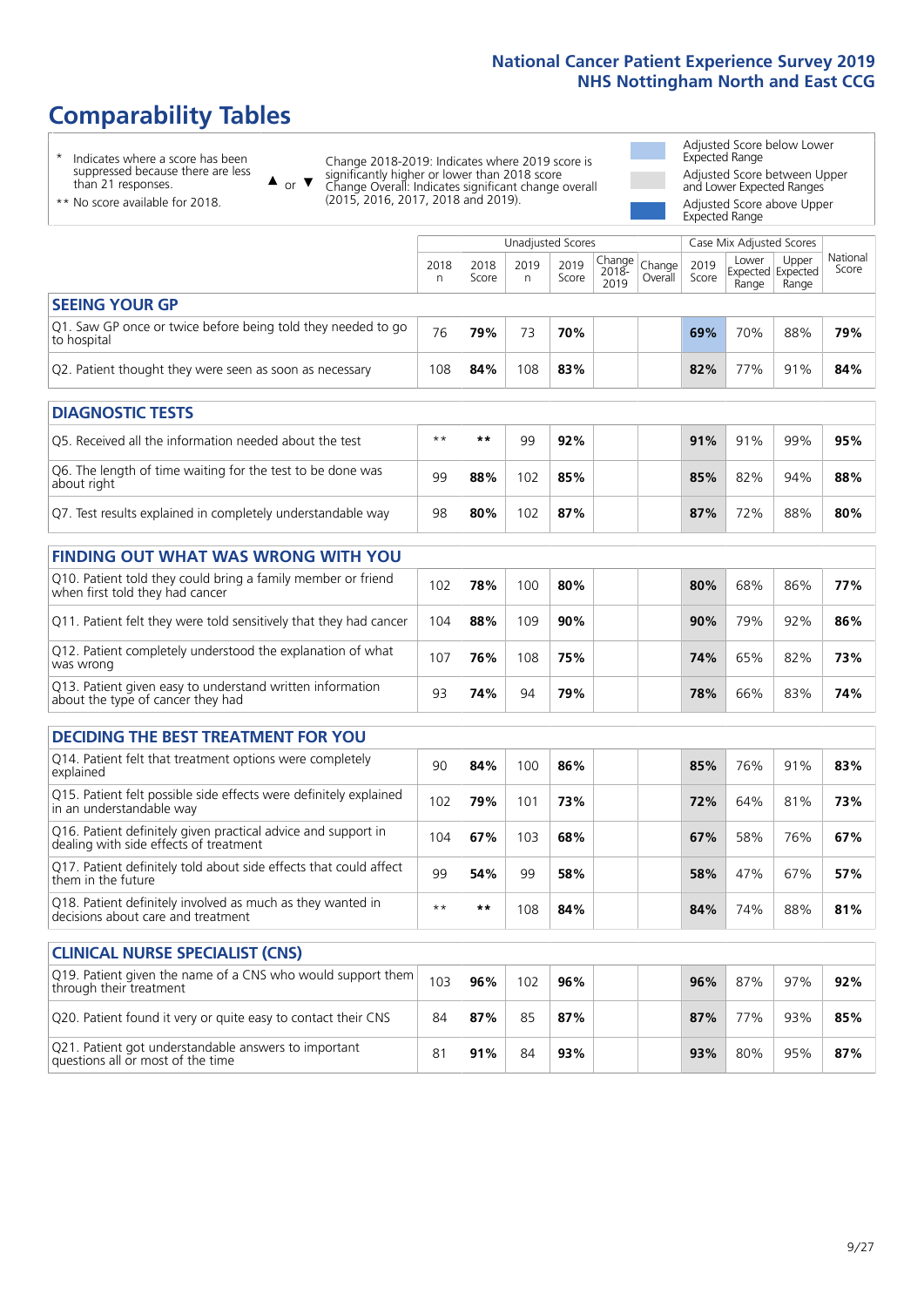# **Comparability Tables**

\* Indicates where a score has been suppressed because there are less than 21 responses.

\*\* No score available for 2018.

 $\triangle$  or  $\nabla$ 

Change 2018-2019: Indicates where 2019 score is significantly higher or lower than 2018 score Change Overall: Indicates significant change overall (2015, 2016, 2017, 2018 and 2019).

Adjusted Score below Lower Expected Range Adjusted Score between Upper and Lower Expected Ranges Adjusted Score above Upper Expected Range

|                                                                                                                   |              |               |           | <b>Unadjusted Scores</b> |                         |                   |               | Case Mix Adjusted Scores |                                     |                   |
|-------------------------------------------------------------------------------------------------------------------|--------------|---------------|-----------|--------------------------|-------------------------|-------------------|---------------|--------------------------|-------------------------------------|-------------------|
|                                                                                                                   | 2018<br>n    | 2018<br>Score | 2019<br>n | 2019<br>Score            | Change<br>2018-<br>2019 | Change<br>Overall | 2019<br>Score | Lower<br>Range           | Upper<br>Expected Expected<br>Range | National<br>Score |
| <b>SUPPORT FOR PEOPLE WITH CANCER</b>                                                                             |              |               |           |                          |                         |                   |               |                          |                                     |                   |
| Q22. Hospital staff gave information about support or self-help<br>groups for people with cancer                  | 91           | 91%           | 93        | 88%                      |                         |                   | 88%           | 81%                      | 95%                                 | 88%               |
| Q23. Hospital staff discussed or gave information about the<br>impact cancer could have on day to day activities  | 81           | 89%           | 71        | 83%                      |                         |                   | 83%           | 75%                      | 93%                                 | 84%               |
| Q24. Hospital staff gave information on getting financial help or<br>possible benefits                            | 50           | 50%           | 63        | 59%                      |                         |                   | 58%           | 51%                      | 75%                                 | 63%               |
| Q25. Hospital staff told patient they could get free prescriptions                                                | 47           | 85%           | 52        | 81%                      |                         |                   | 83%           | 71%                      | 92%                                 | 82%               |
| <b>OPERATIONS</b>                                                                                                 |              |               |           |                          |                         |                   |               |                          |                                     |                   |
| Q27. Beforehand, patient had all the information needed about<br>the operation                                    | 88           | 97%           | 73        | 96%                      |                         |                   | 96%           | 92%                      | 100%                                | 96%               |
| Q28. Afterwards, staff completely explained how operation had<br>gone in understandable way                       | 88           | 82%           | 74        | 82%                      |                         |                   | 82%           | 70%                      | 88%                                 | 79%               |
| <b>HOSPITAL CARE AS AN INPATIENT</b>                                                                              |              |               |           |                          |                         |                   |               |                          |                                     |                   |
| Q30. Hospital staff didn't talk in front of patient as if patient<br>wasn't there                                 | $**$         | **            | 68        | 91%                      |                         |                   | 91%           | 75%                      | 92%                                 | 84%               |
| Q31. Patient had confidence and trust in all doctors treating<br>them                                             | $\star\star$ | **            | 70        | 81%                      |                         |                   | 82%           | 75%                      | 92%                                 | 84%               |
| Q32. Patient's family or someone close definitely felt able to talk<br>to a doctor                                | $\star\star$ | **            | 59        | 75%                      |                         |                   | 75%           | 61%                      | 84%                                 | 72%               |
| Q33. Patient had confidence and trust in all the ward nurses<br>treating them                                     | $\star\star$ | **            | 70        | 80%                      |                         |                   | 81%           | 64%                      | 84%                                 | 74%               |
| Q34. Patient thought there were always or nearly always<br>enough nurses on duty to care for them                 | $**$         | **            | 70        | 66%                      |                         |                   | 66%           | 53%                      | 76%                                 | 64%               |
| Q35. All hospital staff asked patient what name they prefer to<br>be called by                                    | $**$         | **            | 69        | 72%                      |                         |                   | 74%           | 58%                      | 83%                                 | 71%               |
| Q36. Patient always given enough privacy when discussing<br>condition or treatment                                | $\star\star$ | **            | 70        | 81%                      |                         |                   | 82%           | 76%                      | 93%                                 | 85%               |
| Q37. Patient definitely found hospital staff to discuss worries or<br>fears during their inpatient visit          | $***$        | **            | 49        | 63%                      |                         |                   | 64%           | 38%                      | 66%                                 | 52%               |
| Q38. Hospital staff definitely did everything they could to help<br>control pain                                  | $***$        | $***$         | 61        | 87%                      |                         |                   | 87%           | 73%                      | 92%                                 | 83%               |
| Q39. Patient always felt they were treated with respect and<br>dignity while in hospital                          | $\star\star$ | **            | 71        | 89%                      |                         |                   | 89%           | 80%                      | 95%                                 | 88%               |
| Q40. Patient given clear written information about what should<br>or should not do after leaving hospital         | $**$         | **            | 64        | 89%                      |                         |                   | 89%           | 77%                      | 94%                                 | 86%               |
| Q41. Hospital staff told patient who to contact if worried about<br>condition or treatment after leaving hospital | $**$         | **            | 66        | 94%                      |                         |                   | 94%           | 89%                      | 100%                                | 94%               |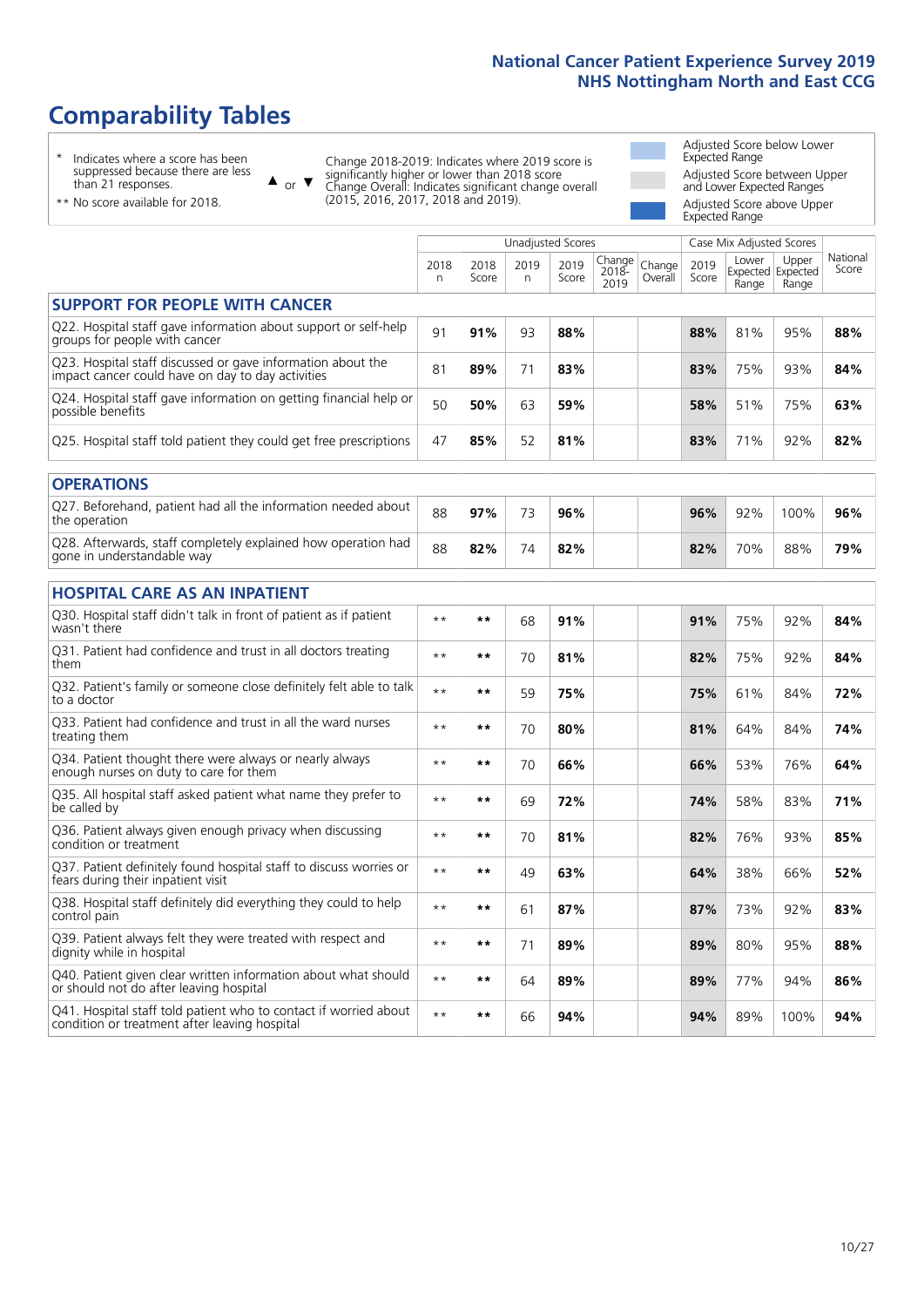# **Comparability Tables**

\* Indicates where a score has been suppressed because there are less than 21 responses.

\*\* No score available for 2018.

or  $\blacktriangledown$  $\blacktriangle$ 

Change 2018-2019: Indicates where 2019 score is significantly higher or lower than 2018 score Change Overall: Indicates significant change overall (2015, 2016, 2017, 2018 and 2019).

Adjusted Score below Lower Expected Range Adjusted Score between Upper and Lower Expected Ranges Adjusted Score above Upper Expected Range

|                                                                                                                       | <b>Unadjusted Scores</b> |               |           |               |                         |                   |               |                | Case Mix Adjusted Scores            |                   |
|-----------------------------------------------------------------------------------------------------------------------|--------------------------|---------------|-----------|---------------|-------------------------|-------------------|---------------|----------------|-------------------------------------|-------------------|
|                                                                                                                       | 2018<br>n.               | 2018<br>Score | 2019<br>n | 2019<br>Score | Change<br>2018-<br>2019 | Change<br>Overall | 2019<br>Score | Lower<br>Range | Upper<br>Expected Expected<br>Range | National<br>Score |
| HOSPITAL CARE AS A DAY PATIENT / OUTPATIENT                                                                           |                          |               |           |               |                         |                   |               |                |                                     |                   |
| Q43. Patient definitely found hospital staff to discuss worries or<br>fears during their outpatient or day case visit | 75                       | 68%           | 70        | 77%           |                         |                   | 77%           | 60%            | 81%                                 | 71%               |
| Q44. Cancer doctor had the right documents at patient's last<br>outpatient appointment                                | 90                       | 96%           | 95        | 92%           |                         |                   | 91%           | 92%            | 100%                                | 96%               |
| Q46. Beforehand patient completely had all information needed<br>about radiotherapy treatment                         | 41                       | 95%           | 41        | 88%           |                         |                   | 87%           | 76%            | 97%                                 | 86%               |
| Q47. Patient completely given understandable information<br>about whether radiotherapy was working                    | 30                       | 63%           | 35        | 69%           |                         |                   | 68%           | 44%            | 76%                                 | 60%               |
| Q49. Beforehand patient completely had all information needed<br>about chemotherapy treatment                         | 56                       | 89%           | 58        | 78%           |                         |                   | 78%           | 75%            | 94%                                 | 84%               |
| Q50. Patient given enough information about whether<br>chemotherapy was working in a completely understandable way    | 51                       | 65%           | 51        | 71%           |                         |                   | 71%           | 55%            | 80%                                 | 68%               |
| <b>HOME CARE AND SUPPORT</b>                                                                                          |                          |               |           |               |                         |                   |               |                |                                     |                   |
| Q51. Hospital staff definitely gave family or someone close all<br>the information needed to help care at home        | 87                       | 63%           | 94        | 69%           |                         |                   | 70%           | 50%            | 70%                                 | 60%               |
| Q52. Patient definitely given enough support from health or<br>social services during treatment                       | 49                       | 47%           | 35        | 57%           |                         |                   | 58%           | 35%            | 69%                                 | 52%               |
| Q53. Patient definitely given enough support from health or<br>social services after treatment                        | 32                       | 47%           | 27        | 41%           |                         |                   | 42%           | 26%            | 64%                                 | 45%               |
| <b>CARE FROM YOUR GENERAL PRACTICE</b>                                                                                |                          |               |           |               |                         |                   |               |                |                                     |                   |
| Q54. GP given enough information about patient's condition<br>and treatment                                           | 79                       | 95%           | 89        | 98%           |                         |                   | 98%           | 91%            | 100%                                | 95%               |
| Q55. General practice staff definitely did everything they could<br>to support patient during treatment               | 61                       | 59%           | 57        | 60%           |                         |                   | 60%           | 45%            | 71%                                 | 58%               |
| <b>YOUR OVERALL NHS CARE</b>                                                                                          |                          |               |           |               |                         |                   |               |                |                                     |                   |
| Q56. Different people treating and caring for patient always                                                          |                          |               |           |               |                         |                   |               |                |                                     |                   |
| work well together to give best possible care                                                                         | $\star\star$             | $***$         | 107       | 79%           |                         |                   | 80%           | 64%            | 81%                                 | 73%               |
| Q57. Patient given a care plan                                                                                        | 80                       | 35%           | 82        | 41%           |                         |                   | 42%           | 27%            | 48%                                 | 38%               |
| Q58. Overall the administration of care was good or very good                                                         | 107                      | 86%           | 109       | 94%           |                         |                   | 94%           | 83%            | 95%                                 | 89%               |
| Q59. Patient felt length of time for attending clinics and<br>appointments for cancer was about right                 | 103                      | 73%           | 107       | 71%           |                         |                   | 70%           | 59%            | 79%                                 | 69%               |
| Q60. Someone discussed with patient whether they would like<br>to take part in cancer research                        | 100                      | 40%           | 100       | 31%           |                         |                   | 31%           | 19%            | 42%                                 | 30%               |
| Q61. Patient's average rating of care scored from very poor to<br>very good                                           | 104                      | 8.9           | 107       | 9.1           |                         |                   | 9.1           | 8.5            | 9.1                                 | 8.8               |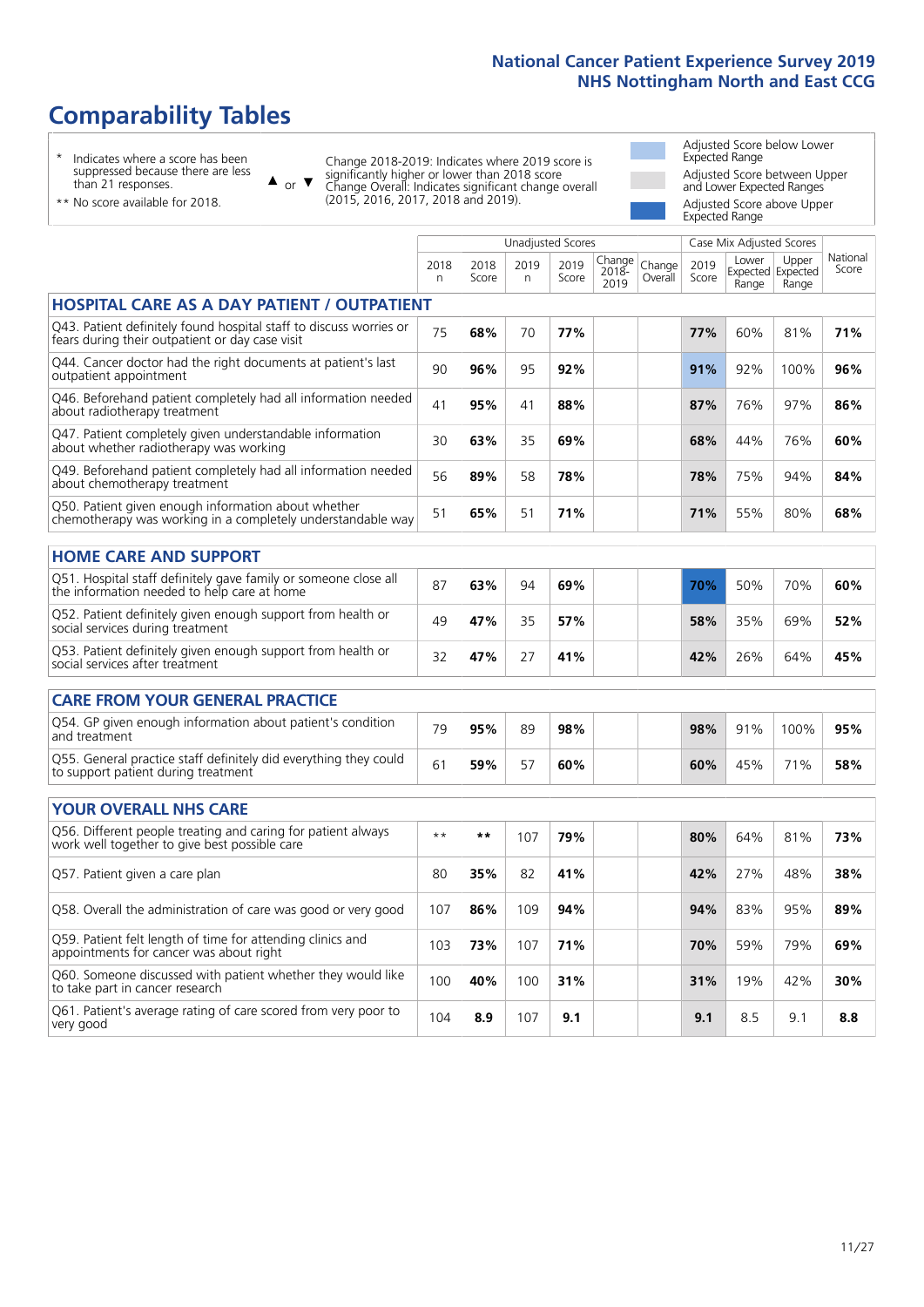# **Tumour Type Tables**

- \* Indicates where a score has been suppressed because there are less than 21 responses.
- n.a. Indicates that there were no respondents for that tumour group.

| <b>SEEING YOUR GP</b>                           |            |       |               |                    |                    |                |                  |                 | Tumour Group |         |         |                 |                                             |         |                |
|-------------------------------------------------|------------|-------|---------------|--------------------|--------------------|----------------|------------------|-----------------|--------------|---------|---------|-----------------|---------------------------------------------|---------|----------------|
|                                                 |            | Brain | <b>Breast</b> | Colorectal.<br>LGT | ᠊ᢛ<br>Gynaecologic | Haematological | Head and<br>Neck | Dung            | Prostate     | Sarcoma | Skin    | Upper<br>Gastro | Urologica                                   | Other   | All<br>Cancers |
| Q1. Saw GP once or twice before being told they | <b>CCG</b> | n.a.  | $\star$       | $\star$            | $\star$            | $\star$        | $\star$          | $\star$         | $\star$      | $\star$ | $\star$ | $\star$         | $\star$                                     | $\star$ | 70%            |
| needed to go to hospital                        | National   | 59%   |               | 94% 75%            | 77%                |                |                  | 67% 79% 71% 82% |              |         |         |                 | 71% 90% 74% 83% 74%                         |         | 79%            |
| Q2. Patient thought they were seen as soon as   | <b>CCG</b> | n.a.  | 88%           | $\star$            | $\star$            | $\star$        | $\star$          | $\star$         | $\star$      | $\star$ | $\star$ | $\star$         | $\star$                                     | $\star$ | 83%            |
| necessary                                       | National   | 79%   |               | 89% 83%            |                    |                |                  |                 |              |         |         |                 | 81% 82% 81% 84% 86% 69% 85% 79% 85% 79% 84% |         |                |

### **DIAGNOSTIC TESTS** Tumour Group

|                                                   |                                                                  | Brain | <b>Breast</b> | Colorectal<br>LGT | त्त<br>Gynaecologic | Haematological | Head and<br>Neck | Lung    | Prostate | Sarcoma | Skin    | Upper<br>Gastro | Urological                                  | Other   | All<br>Cancers |
|---------------------------------------------------|------------------------------------------------------------------|-------|---------------|-------------------|---------------------|----------------|------------------|---------|----------|---------|---------|-----------------|---------------------------------------------|---------|----------------|
| Q5. Received all the information needed about     | <b>CCG</b>                                                       | n.a.  | 94%           |                   | $\star$             | $\star$        | $\star$          | $\star$ | $\star$  | $\star$ |         | $\star$         | $\star$                                     | $\star$ | 92%            |
| the test                                          | National                                                         | 93%   | 95%           | 95%               | 93%                 | 95%            |                  | 93% 95% | 95%      | 93%     | 96%     | 95%             | 95%                                         | 95%     | 95%            |
| Q6. The length of time waiting for the test to be | <b>CCG</b>                                                       | n.a.  | 91%           |                   | $\star$             | $\star$        | $\star$          | $\star$ | $\star$  | $\star$ | $\star$ | $\star$         | $\star$                                     | $\star$ | 85%            |
| done was about right                              | National 84% 91%                                                 |       |               | 88%               |                     |                |                  |         |          |         |         |                 | 86% 89% 88% 87% 87% 81% 87% 84% 87% 86% 88% |         |                |
| Q7. Test results explained in completely          | <b>CCG</b>                                                       | n.a.  | 88%           |                   | $\star$             | $\star$        | $\star$          | $\star$ | $\star$  | $\star$ | $\star$ | $\star$         | $\star$                                     | $\star$ | 87%            |
| understandable way                                | National 71% 83% 82% 77% 77% 79% 80% 80% 78% 84% 75% 80% 76% 80% |       |               |                   |                     |                |                  |         |          |         |         |                 |                                             |         |                |

| <b>FINDING OUT WHAT WAS WRONG WITH YOU</b>        |            |       |               |                 |                |                |                        |                 | <b>Tumour Group</b> |         |         |                 |           |          |                |
|---------------------------------------------------|------------|-------|---------------|-----------------|----------------|----------------|------------------------|-----------------|---------------------|---------|---------|-----------------|-----------|----------|----------------|
|                                                   |            | Brain | <b>Breast</b> | ╮<br>Colorectal | Gynaecological | Haematological | ad and<br>Neck<br>Head | Lung            | Prostate            | Sarcoma | Skin    | Upper<br>Gastro | Jrologica | Other    | All<br>Cancers |
| Q10. Patient told they could bring a family       | <b>CCG</b> | n.a.  | 91%           | $\star$         | $\star$        | $\star$        | $\star$                | $\star$         | $\star$             | $\star$ | $\star$ | $\star$         | $\star$   | $\star$  | 80%            |
| member or friend when first told they had cancer  | National   | 85%   | 82%           | 82%             |                | 71% 71%        | 71%                    | 77%             | 79%                 | 73%     | 69%     | 76%             | 73% 75%   |          | 77%            |
| Q11. Patient felt they were told sensitively that | CCG        | n.a.  | 100%          | $\star$         | $\star$        | $\star$        | $\star$                | $\star$         | $\star$             | $\star$ | $\star$ | $\star$         | $\star$   | $\star$  | 90%            |
| they had cancer                                   | National   | 79%   | 89%           | 87%             | 82%            | 84%            | 87%                    | 83%             | 86%                 | 84%     | 89%     | 81%             | 84% 83%   |          | 86%            |
| Q12. Patient completely understood the            | <b>CCG</b> | n.a.  | 75%           |                 | $\star$        |                | $\star$                | $\star$         | $\star$             |         | $\star$ | $\star$         | $\star$   | $^\star$ | 75%            |
| explanation of what was wrong                     | National   | 66%   | 77%           | 79%             | 73%            | 60%            | 78%                    | 76%             | 79%                 | 67%     | 80%     | 70%             | 77%       | 70%      | 73%            |
| Q13. Patient given easy to understand written     | CCG        | n.a.  | 90%           |                 | $\star$        |                | $\star$                | $\star$         | $\star$             | n.a.    | $\star$ | $\star$         | $\star$   | $\ast$   | 79%            |
| information about the type of cancer they had     | National   | 66%   | 78%           | 73%             | 71%            | 76%            |                        | 69%   67%   83% |                     |         | 67% 84% | 67%             | 74%       | 65%      | 74%            |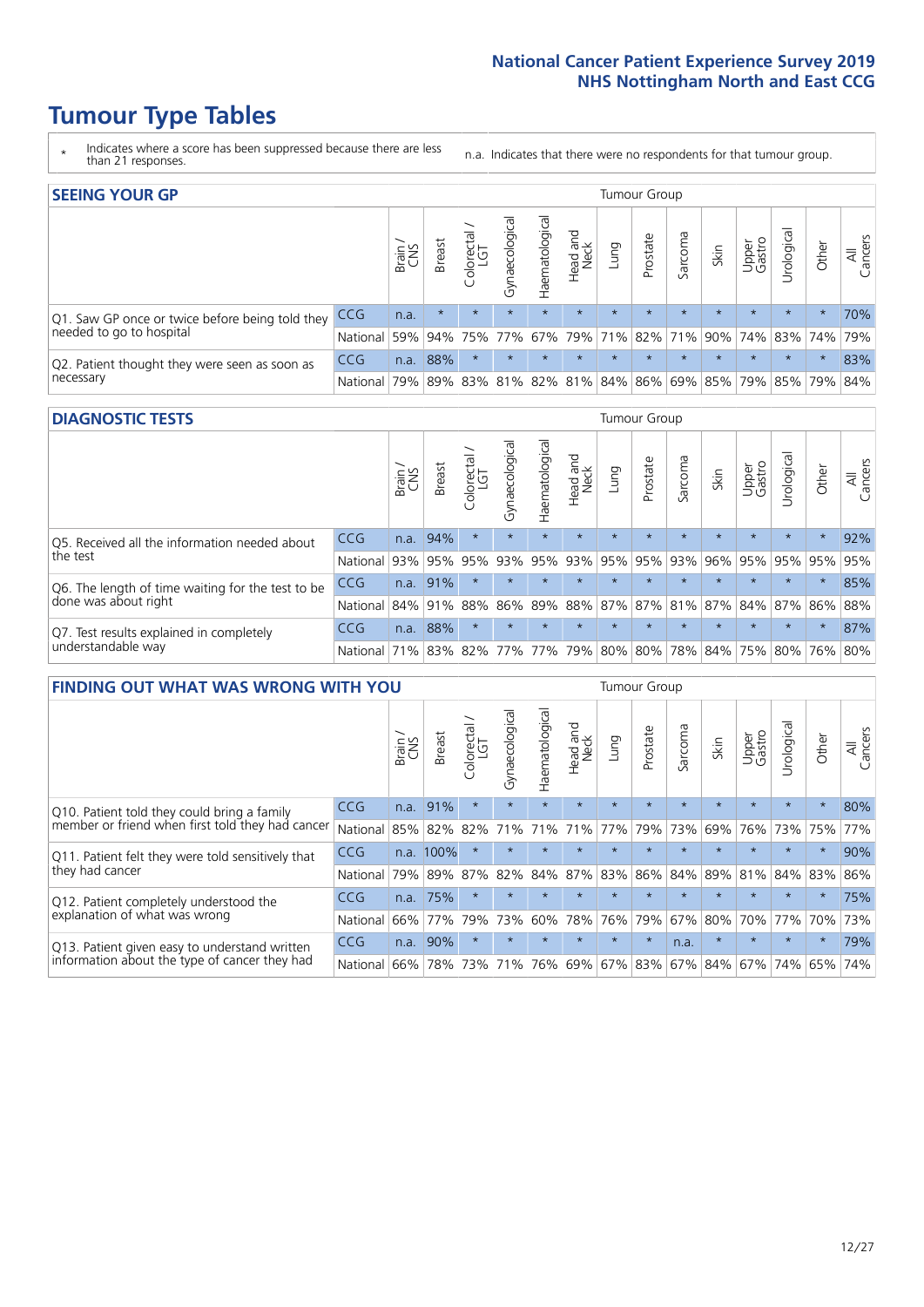# **Tumour Type Tables**

\* Indicates where a score has been suppressed because there are less than 21 responses.

n.a. Indicates that there were no respondents for that tumour group.

| <b>DECIDING THE BEST TREATMENT FOR YOU</b>         |              |       |               |                        |                |                |                         |         | <b>Tumour Group</b> |                                     |         |                 |            |             |                |
|----------------------------------------------------|--------------|-------|---------------|------------------------|----------------|----------------|-------------------------|---------|---------------------|-------------------------------------|---------|-----------------|------------|-------------|----------------|
|                                                    |              | Brain | <b>Breast</b> | olorectal.<br>LGT<br>Ũ | Gynaecological | Haematological | ead and<br>Neck<br>Head | Lung    | Prostate            | arcoma<br>$\sqrt{2}$                | Skin    | Upper<br>Gastro | Jrological | Other       | All<br>Cancers |
| Q14. Patient felt that treatment options were      | <b>CCG</b>   | n.a.  | 81%           | $\star$                | $\star$        | $\star$        | $\star$                 | $\star$ | $\star$             | $\star$                             | $\star$ | $\star$         | $\star$    | $\star$     | 86%            |
| completely explained                               | National     | 85%   | 85%           | 85%                    | 85%            | 82%            | 87%                     | 84%     | 83%                 | 83%                                 | 89%     | 81%             | 83%        | 79%         | 83%            |
| Q15. Patient felt possible side effects were       | <b>CCG</b>   | n.a.  | 78%           |                        |                |                | $\star$                 |         | $\star$             |                                     |         | $\star$         | $\star$    | $\star$     | 73%            |
| definitely explained in an understandable way      | National     | 69%   | 74%           | 76%                    | 75%            | 69%            | 73%                     | 74%     | 73%                 | 73%                                 | 77%     | 72%             | 71%        | 70%         | 73%            |
| Q16. Patient definitely given practical advice and | CCG          | n.a.  | 69%           |                        | $\star$        |                | $\star$                 | $\star$ | $\star$             |                                     |         | $\star$         | $\star$    | $\star$     | 68%            |
| support in dealing with side effects of treatment  | National     | 63%   | 70%           | 70%                    | 69%            | 65%            | 70%                     | 69%     | 65%                 | 66%                                 | 71%     | 66%             | 63%        | 64%         | 67%            |
| Q17. Patient definitely told about side effects    | <b>CCG</b>   | n.a.  | 72%           | $\star$                | $\star$        | $\star$        | $\star$                 | $\star$ | $\star$             | 大                                   | n.a.    | $\star$         | $\star$    | $\star$     | 58%            |
| that could affect them in the future               | National     | 62%   | 57%           | 59%                    | 56%            | 51%            | 64%                     | 56%     | 66%                 | 54%                                 | 66%     | 53%             | 56%        | 52%         | 57%            |
| Q18. Patient definitely involved as much as they   | CCG          | n.a.  | 78%           | $\star$                | $\star$        | $\star$        | $\star$                 | $\star$ | $\star$             | $\star$                             | $\star$ | $\star$         | $\star$    | $\star$     | 84%            |
| wanted in decisions about care and treatment       | National 79% |       | 81%           |                        |                |                |                         |         |                     | 83% 81% 80% 81% 81% 84% 81% 87% 79% |         |                 |            | 79% 78% 81% |                |

### **CLINICAL NURSE SPECIALIST (CNS)** Tumour Group

|                                             |            | Brain                                           | <b>Breast</b>   | Colorectal<br>LGT | $\overline{\sigma}$<br>aecologic<br>Š | ᢛ<br>Ű<br>Haematologi | Head and<br>Neck | Lung    | Prostate | Sarcoma  | Skin    | Upper<br>Gastro                     | σ<br>rologica | Other   | All<br>Cancers |
|---------------------------------------------|------------|-------------------------------------------------|-----------------|-------------------|---------------------------------------|-----------------------|------------------|---------|----------|----------|---------|-------------------------------------|---------------|---------|----------------|
| Q19. Patient given the name of a CNS who    | <b>CCG</b> |                                                 | n.a. 100%       |                   |                                       | $\star$               | $\star$          | $\star$ | $\star$  | $\star$  | $\star$ | $\star$                             | $\star$       | $\star$ | 96%            |
| would support them through their treatment  | National   |                                                 | 95% 95%         | 92%               | 95%                                   | 92%                   | 91%              | 94% 91% |          | $ 91\% $ | 91%     | 93%                                 | 85%           | 89%     | 92%            |
| Q20. Patient found it very or quite easy to | CCG        | n.a.                                            | 90%             |                   | $\star$                               | $\star$               | $\star$          | $\star$ | $\star$  | $\star$  | n.a.    | $\star$                             | $\star$       | $\star$ | 87%            |
| contact their CNS                           | National   |                                                 | 86% 84% 88% 85% |                   |                                       |                       |                  |         |          |          |         | 87% 86% 86% 80% 86% 90% 85% 83% 83% |               |         | 85%            |
| Q21. Patient got understandable answers to  | CCG        | n.a.                                            | 90%             |                   | $\star$                               | $\star$               | $\star$          | $\star$ | $\star$  | $\star$  | $\star$ | $\star$                             | $\star$       | $\ast$  | 93%            |
| important questions all or most of the time | National   | 82% 87% 89% 86% 89% 88% 86% 87% 87% 93% 86% 87% |                 |                   |                                       |                       |                  |         |          |          |         |                                     |               | 86%     | 87%            |

| <b>SUPPORT FOR PEOPLE WITH CANCER</b>                                                             |            |       |               |                            |                |                |                        |                 | Tumour Group |         |      |                 |           |         |                |
|---------------------------------------------------------------------------------------------------|------------|-------|---------------|----------------------------|----------------|----------------|------------------------|-----------------|--------------|---------|------|-----------------|-----------|---------|----------------|
|                                                                                                   |            | Brain | <b>Breast</b> | ╮<br>olorectal<br>LGT<br>Ū | Gynaecological | Haematological | ad and<br>Neck<br>Head | <b>Dung</b>     | Prostate     | Sarcoma | Skin | Upper<br>Gastro | Urologica | Other   | All<br>Cancers |
| Q22. Hospital staff gave information about<br>support or self-help groups for people with         | <b>CCG</b> | n.a.  | 97%           | $\star$                    | $\star$        | $\star$        | $\star$                | $\star$         | $\star$      | $\star$ | n.a. | $\star$         | $\star$   | $\star$ | 88%            |
| cancer                                                                                            | National   | 92%   | 92%           | 88%                        | 87%            | 86%            | 88%                    | 87%             | 91%          | 86%     | 90%  | 88%             | 81%       | 83%     | 88%            |
| Q23. Hospital staff discussed or gave information<br>about the impact cancer could have on day to | <b>CCG</b> | n.a.  | 92%           | $\star$                    | $\star$        | $\star$        | $\star$                | $\star$         | $\star$      | $\star$ | n.a. | $\star$         | $\star$   | $\star$ | 83%            |
| day activities                                                                                    | National   | 84%   |               | 86% 85%                    | 82%            | 84%            | 84%                    | 83%             | 88%          | 81%     | 86%  | 83%             | 78%       | 79%     | 84%            |
| Q24. Hospital staff gave information on getting                                                   | CCG        | n.a.  | $\star$       | $\star$                    | $\star$        | $\star$        | $\star$                | $\star$         | $\star$      | 大       | n.a. | $\star$         | $\star$   | $\star$ | 59%            |
| financial help or possible benefits                                                               | National   | 78%   | 68%           | 61%                        | 66%            | 61%            | 67%                    | 72%             | 55%          | 64%     | 60%  | 64%             | 47%       | 59%     | 63%            |
| Q25. Hospital staff told patient they could get                                                   | <b>CCG</b> | n.a.  | $\star$       | $\star$                    | $\star$        | $\star$        | $\star$                | $\star$         | $\star$      | n.a.    | n.a. | $\star$         | $\star$   | $\star$ | 81%            |
| free prescriptions                                                                                | National   | 82%   | 81%           | 83%                        | 79%            | 87%            |                        | 84%   86%   80% |              | 78%     | 71%  | 84%             | 73%       | 81%     | 82%            |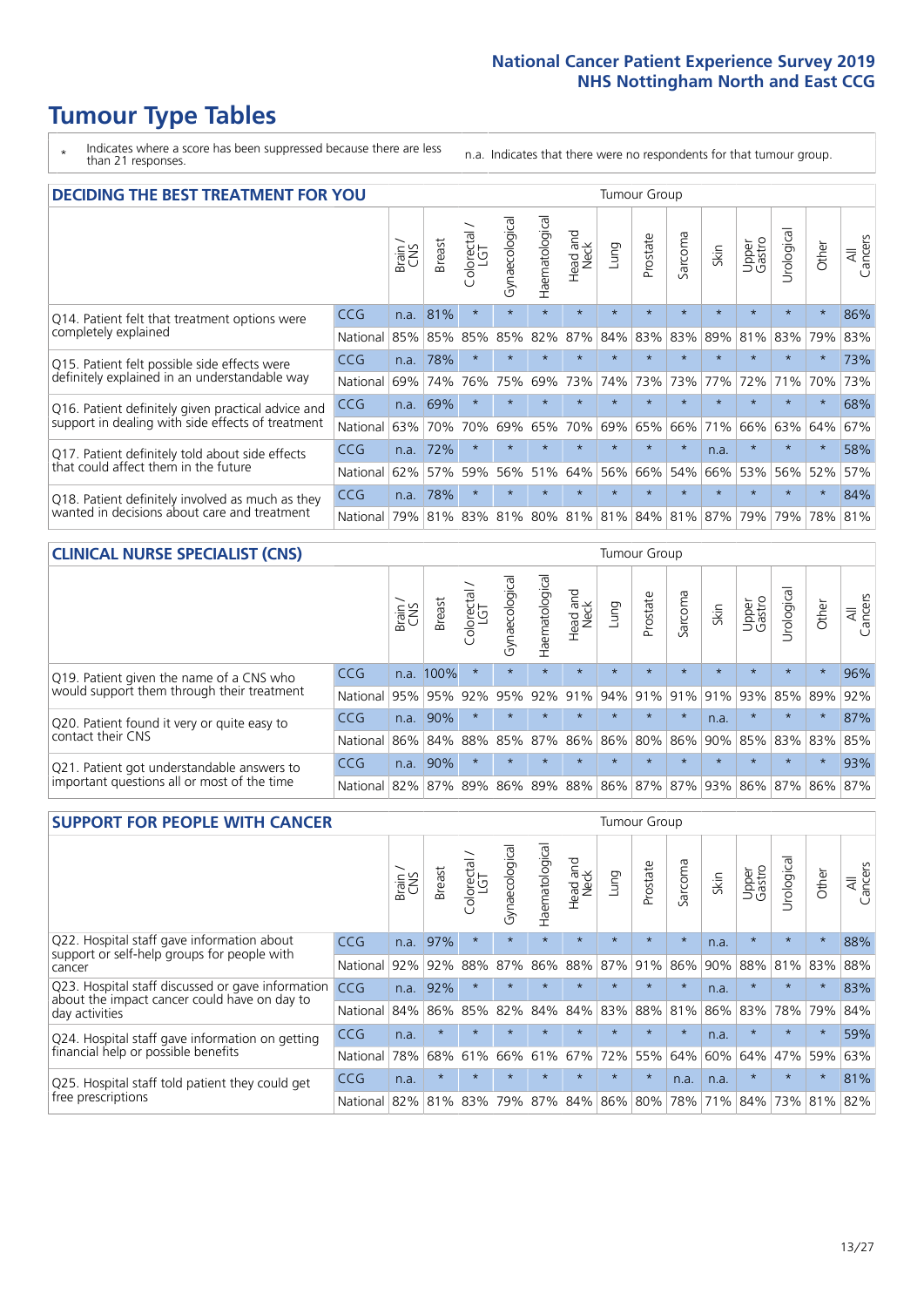# **Tumour Type Tables**

- \* Indicates where a score has been suppressed because there are less than 21 responses.
- n.a. Indicates that there were no respondents for that tumour group.

| <b>OPERATIONS</b>                                |            |       |               |                   |                                     |                |                  |                 | Tumour Group |         |                                         |                 |             |         |                |
|--------------------------------------------------|------------|-------|---------------|-------------------|-------------------------------------|----------------|------------------|-----------------|--------------|---------|-----------------------------------------|-----------------|-------------|---------|----------------|
|                                                  |            | Brain | <b>Breast</b> | Colorectal<br>LGT | $\overline{\sigma}$<br>Gynaecologic | Haematological | Head and<br>Neck | Lung            | Prostate     | Sarcoma | Skin                                    | Upper<br>Gastro | Irologica   | Other   | All<br>Cancers |
| Q27. Beforehand, patient had all the information | <b>CCG</b> | n.a.  | 97%           |                   | $\star$                             | $\star$        | $\star$          | $\star$         | $\star$      | $\star$ | $\star$                                 | $\star$         | $\star$     | $\star$ | 96%            |
| needed about the operation                       | National   | 96%   | 97%           | 96%               | 96%                                 |                |                  | 94% 96% 95% 97% |              |         | 95% 96%                                 |                 | 96% 95% 95% |         | 96%            |
| Q28. Afterwards, staff completely explained how  | <b>CCG</b> | n.a.  | 83%           |                   | $\star$                             | $\star$        | $\star$          | $\star$         | $\star$      | $\star$ | $\star$                                 | $\star$         | $\star$     | $\star$ | 82%            |
| operation had gone in understandable way         | National I | 76%   |               | 79% 83%           |                                     |                |                  |                 |              |         | 79% 78% 79% 79% 78% 80% 82% 79% 76% 77% |                 |             |         | 79%            |

#### **HOSPITAL CARE AS AN INPATIENT** Tumour Group

|                                                                                                   |            | Brain<br>CNS | Breast  | Colorectal /<br>LGT | Gynaecological | Haematological | Head and<br>Neck | Lung    | Prostate | Sarcoma | Skin | Upper<br>Gastro | Urological | Other   | Cancers<br>$\equiv$ |
|---------------------------------------------------------------------------------------------------|------------|--------------|---------|---------------------|----------------|----------------|------------------|---------|----------|---------|------|-----------------|------------|---------|---------------------|
| Q30. Hospital staff didn't talk in front of patient                                               | CCG        | n.a.         | 90%     | $\star$             | $\star$        | $\star$        | $\star$          | $\star$ | $\star$  | $\star$ | n.a. | $\star$         | $\star$    | $\star$ | 91%                 |
| as if patient wasn't there                                                                        | National   | 81%          | 86%     | 81%                 | 83%            | 84%            | 83%              | 81%     | 88%      | 86%     | 86%  | 81%             | 83%        | 82%     | 84%                 |
| O31. Patient had confidence and trust in all                                                      | CCG        | n.a.         | 86%     | $\star$             | $\star$        | $\star$        | $\star$          | $\star$ | $\star$  | $\star$ | n.a. |                 | $\star$    | $\star$ | 81%                 |
| doctors treating them                                                                             | National   | 82%          | 83%     | 85%                 | 83%            | 82%            |                  | 87% 83% | 89%      | 86%     | 85%  |                 | 81% 85%    | 80%     | 84%                 |
| Q32. Patient's family or someone close definitely<br>felt able to talk to a doctor                | CCG        | n.a.         | $\star$ | $\star$             | $\star$        | $\star$        | $\star$          | $\star$ | $\star$  | $\star$ | n.a. | $\star$         | $\star$    | $\star$ | 75%                 |
|                                                                                                   | National   | 67%          | 72%     | 73%                 | 72%            | 74%            | 75%              | 74%     | 72%      | 71%     | 74%  | 73%             | 71%        | 69%     | 72%                 |
| O33. Patient had confidence and trust in all the<br>ward nurses treating them                     | <b>CCG</b> | n.a.         | 81%     | $\star$             | $\star$        | $\star$        | $\star$          | $\star$ | $\star$  | $\star$ | n.a. | $\star$         | $\star$    | $\star$ | 80%                 |
|                                                                                                   | National   | 72%          | 73%     | 72%                 | 71%            | 77%            | 75%              | 77%     | 79%      | 74%     | 75%  | 73%             | 77%        | 69%     | 74%                 |
| Q34. Patient thought there were always or nearly<br>always enough nurses on duty to care for them | CCG        | n.a.         | 57%     | $\star$             | $\star$        | $\star$        | $\star$          | $\star$ | $\star$  | $\star$ | n.a. | $\star$         | $\star$    | $\star$ | 66%                 |
|                                                                                                   | National   | 68%          | 64%     | 62%                 | 63%            | 63%            | 65%              | 68%     | 72%      | 65%     | 70%  | 65%             | 66%        | 60%     | 64%                 |
| Q35. All hospital staff asked patient what name<br>they prefer to be called by                    | CCG        | n.a.         | $\star$ | $\star$             | $\star$        | $\star$        | $\star$          | $\star$ | $\star$  | $\star$ | n.a. |                 | $\star$    | $\star$ | 72%                 |
|                                                                                                   | National   | 68%          | 62%     | 74%                 | 65%            | 72%            | 71%              | 76%     | 72%      | 74%     | 70%  | 78%             | 76%        | 69%     | 71%                 |
| Q36. Patient always given enough privacy when                                                     | CCG        | n.a.         | 86%     | $\star$             | $\star$        | $\star$        | $\star$          | $\star$ | $\star$  | $\star$ | n.a. | $\star$         | $\star$    | $\star$ | 81%                 |
| discussing condition or treatment                                                                 | National   | 78%          | 84%     | 85%                 | 81%            | 86%            | 87%              | 84%     | 88%      | 84%     | 84%  | 84%             | 85%        | 82%     | 85%                 |
| Q37. Patient definitely found hospital staff to                                                   | CCG        | n.a.         | $\star$ | $\star$             | $\star$        | $\star$        | $\star$          | $\star$ | $\star$  | $\star$ | n.a. | $\star$         | $\star$    | $\star$ | 63%                 |
| discuss worries or fears during their inpatient visit                                             | National   | 45%          | 51%     | 55%                 | 51%            | 56%            | 52%              | 49%     | 53%      | 54%     | 51%  | 53%             | 49%        | 46%     | 52%                 |
| Q38. Hospital staff definitely did everything they                                                | CCG        | n.a.         | $\star$ | $\star$             | $\star$        | $\star$        | $\star$          | $\star$ | $\star$  | n.a.    | n.a. | $\star$         | $\star$    | $\star$ | 87%                 |
| could to help control pain                                                                        | National   | 85%          | 83%     | 84%                 | 82%            | 82%            | 80%              | 84%     | 85%      | 83%     | 85%  | 82%             | 81%        | 82%     | 83%                 |
| Q39. Patient always felt they were treated with                                                   | CCG        | n.a.         | 95%     | $\star$             | $\star$        | $\star$        | $\star$          | $\star$ | $\star$  | $\star$ | n.a. |                 |            | $\star$ | 89%                 |
| respect and dignity while in hospital                                                             | National   | 85%          | 87%     | 87%                 | 85%            | 89%            |                  | 87% 88% | 91%      | 89%     | 89%  | 88%             | 90%        | 86%     | 88%                 |
| Q40. Patient given clear written information<br>about what should or should not do after leaving  | CCG        | n.a.         | $\star$ | $\star$             | $\star$        | $\star$        | $\star$          | $\star$ | $\star$  | $\star$ | n.a. | $\star$         | $\star$    | $\star$ | 89%                 |
| hospital                                                                                          | National   | 80%          | 89%     | 86%                 |                | 86% 83%        |                  | 87% 82% | 91%      | 85%     | 90%  |                 | 82% 87%    | 83%     | 86%                 |
| Q41. Hospital staff told patient who to contact<br>if worried about condition or treatment after  | CCG        | n.a.         | $\star$ | $\star$             | $\star$        | $\star$        | $\star$          | $\star$ | $\star$  | $\star$ | n.a. | $\star$         | $\star$    | $\star$ | 94%                 |
| leaving hospital                                                                                  | National   | 94%          | 95%     | 95%                 |                | 93% 96%        |                  | 93% 92% | $96\%$   | 94%     | 95%  | 92%             | 92%        | 93%     | 94%                 |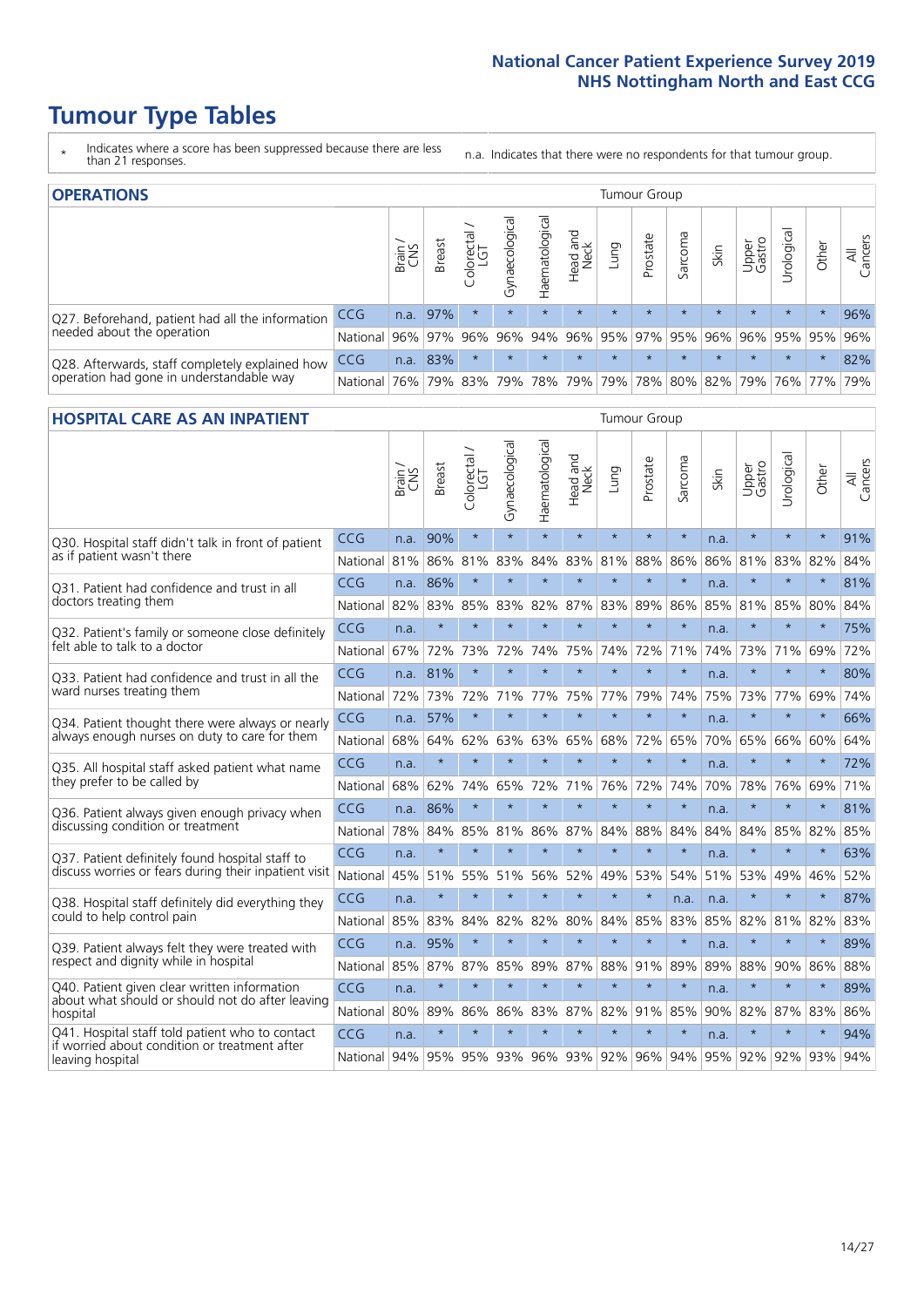# **Tumour Type Tables**

- \* Indicates where a score has been suppressed because there are less than 21 responses.
- n.a. Indicates that there were no respondents for that tumour group.

| <b>HOSPITAL CARE AS A DAY PATIENT / OUTPATIENT</b>                                                                       | <b>Tumour Group</b> |       |               |                         |                |                |                         |         |          |                          |      |                 |            |         |                |
|--------------------------------------------------------------------------------------------------------------------------|---------------------|-------|---------------|-------------------------|----------------|----------------|-------------------------|---------|----------|--------------------------|------|-----------------|------------|---------|----------------|
|                                                                                                                          |                     | Brain | <b>Breast</b> | olorectal /<br>LGT<br>Ū | Gynaecological | Haematological | aad and<br>Neck<br>Head | Lung    | Prostate | arcoma<br>$\overline{2}$ | Skin | Upper<br>Gastro | Urological | Other   | All<br>Cancers |
| Q43. Patient definitely found hospital staff to<br>discuss worries or fears during their outpatient or<br>day case visit | <b>CCG</b>          | n.a.  | 77%           | $\star$                 | $\star$        | $\star$        | $\star$                 | $\star$ | $\star$  | $\star$                  | n.a. | $\star$         | $\star$    | $\star$ | 77%            |
|                                                                                                                          | National            | 66%   | 68%           | 73%                     | 70%            | 73%            | 72%                     | 70%     | 74%      | 72%                      | 72%  | 71%             | 67%        | 68%     | 71%            |
| Q44. Cancer doctor had the right documents at<br>patient's last outpatient appointment                                   | CCG                 | n.a.  | 94%           | $\star$                 |                |                | $\star$                 | $\star$ | $\star$  | $\star$                  |      | $\star$         | $\star$    | $\star$ | 92%            |
|                                                                                                                          | National            | 94%   | 96%           | 96%                     | 96%            | 97%            | 96%                     | 96%     | 96%      | 96%                      | 96%  | 94%             | 96%        | 95%     | 96%            |
| Q46. Beforehand patient completely had                                                                                   | <b>CCG</b>          |       | n.a. 100%     | $\star$                 |                |                | $\star$                 | $\star$ | $\star$  | n.a.                     | n.a. | n.a.            | $\star$    | $\star$ | 88%            |
| all information needed about radiotherapy<br>treatment                                                                   | National            | 91%   | 88%           | 83%                     | 88%            | 84%            | 86%                     | 86%     | 88%      | 88%                      | 84%  | 86%             | 83%        | 84%     | 86%            |
| Q47. Patient completely given understandable                                                                             | <b>CCG</b>          | n.a.  | $\star$       | $\star$                 | $\star$        |                | $\star$                 | $\star$ | $\star$  | n.a.                     | n.a. | n.a.            | $\star$    | $\star$ | 69%            |
| information about whether radiotherapy was<br>working                                                                    | National            | 56%   | 60%           | 57%                     | 61%            | 62%            | 63%                     | 59%     | 60%      | 67%                      | 57%  | 52%             | 59%        | 59%     | 60%            |
| Q49. Beforehand patient completely had all                                                                               | <b>CCG</b>          | n.a.  | $\star$       | $\star$                 | $\star$        | $\star$        | n.a.                    | $\star$ | $\star$  | $\star$                  | n.a. | $\star$         | $\star$    | $\ast$  | 78%            |
| information needed about chemotherapy<br>treatment                                                                       | National            | 80%   | 82%           | 86%                     | 87%            | 85%            | 79%                     | 84%     | 86%      | 86%                      | 90%  | 84%             | 85%        | 85%     | 84%            |
| Q50. Patient given enough information about<br>whether chemotherapy was working in a<br>completely understandable way    | <b>CCG</b>          | n.a.  | $\ast$        | $\star$                 |                | $\star$        | n.a.                    | $\star$ | $\star$  | $\star$                  | n.a. | $\star$         | $\star$    | $\ast$  | 71%            |
|                                                                                                                          | National            | 54%   | 62%           | 64%                     | 68%            | 75%            |                         | 57% 67% | 66%      | 71%                      | 79%  | 61%             | 68%        | 69%     | 68%            |

### **HOME CARE AND SUPPORT** Tumour Group

|                                                                                                                   |            | Brain | Breast  | Colorectal<br>LGT | ᢛ<br>Gynaecologic | Haematological | Head and<br>Neck | <b>Dung</b> | Prostate | Sarcoma | Skin    | Upper<br>Gastro | rologica | Other   | All<br>Cancers |
|-------------------------------------------------------------------------------------------------------------------|------------|-------|---------|-------------------|-------------------|----------------|------------------|-------------|----------|---------|---------|-----------------|----------|---------|----------------|
| Q51. Hospital staff definitely gave family or<br>someone close all the information needed to<br>help care at home | <b>CCG</b> | n.a.  | 69%     |                   | $\star$           | $\star$        | $\star$          | $\star$     | $\star$  | $\star$ | $\star$ | $\star$         | $\star$  | $\star$ | 69%            |
|                                                                                                                   | National   | 58%   | 58%     | 63%               | 57%               | 62%            | 67%              |             | 59% 61%  |         | 62% 65% | 60%             | 59% 55%  |         | 60%            |
| Q52. Patient definitely given enough support<br>from health or social services during treatment                   | <b>CCG</b> | n.a.  | $\star$ | $\star$           | $\star$           | $\star$        | n.a.             | $\star$     | $\star$  | n.a.    | n.a.    | $\star$         | $\star$  | $\star$ | 57%            |
|                                                                                                                   | National   | 42%   | 52%     | 60%               |                   | 45% 51%        | 59%              | 50%         | 48%      |         | 53% 57% | 54%             | 48% 51%  |         | 52%            |
| Q53. Patient definitely given enough support<br>from health or social services after treatment                    | <b>CCG</b> | n.a.  | $\star$ | $\star$           | $\star$           | $\star$        | n.a.             | $\star$     | $\star$  | n.a.    | n.a.    | $\star$         | $\star$  | $\star$ | 41%            |
|                                                                                                                   | National   | 39%   | 41% 53% |                   | 39%               | 43%            | 56%              | 40%         | 46%      | 48%     | 59%     | 47%             | 44%      | 44%     | 45%            |

| <b>CARE FROM YOUR GENERAL PRACTICE</b>                                                                     |              |        |               |                   |                |                   | Tumour Group                            |         |          |         |         |                             |           |         |                |
|------------------------------------------------------------------------------------------------------------|--------------|--------|---------------|-------------------|----------------|-------------------|-----------------------------------------|---------|----------|---------|---------|-----------------------------|-----------|---------|----------------|
|                                                                                                            |              | Brain, | <b>Breast</b> | Colorectal<br>LGT | Gynaecological | ᅙ<br>Haematologic | Head and<br>Neck                        | Lung    | Prostate | Sarcoma | Skin    | Upper<br>Gastro             | Urologica | Other   | All<br>Cancers |
| Q54. GP given enough information about                                                                     | <b>CCG</b>   | n.a.   | 96%           |                   | $\star$        | $\star$           | $\star$                                 | $\star$ | $\star$  | $\star$ | $\star$ | $\star$                     | $\star$   | $\star$ | 98%            |
| patient's condition and treatment                                                                          | National 91% |        |               | 96% 95%           | 95%            |                   | 96% 94% 94% 96% 94% 96% 93% 95% 94% 95% |         |          |         |         |                             |           |         |                |
| Q55. General practice staff definitely did<br>everything they could to support patient during<br>treatment | CCG          | n.a.   | $\star$       | $\star$           | $\star$        | $\star$           | $\star$                                 | $\star$ | $\star$  | $\star$ | $\star$ | $\star$                     | $\star$   | $\star$ | 60%            |
|                                                                                                            | National     | 55%    |               | 58% 59%           | 56%            |                   | 56% 59%                                 |         |          |         |         | 56% 64% 56% 65% 59% 59% 55% |           |         | 58%            |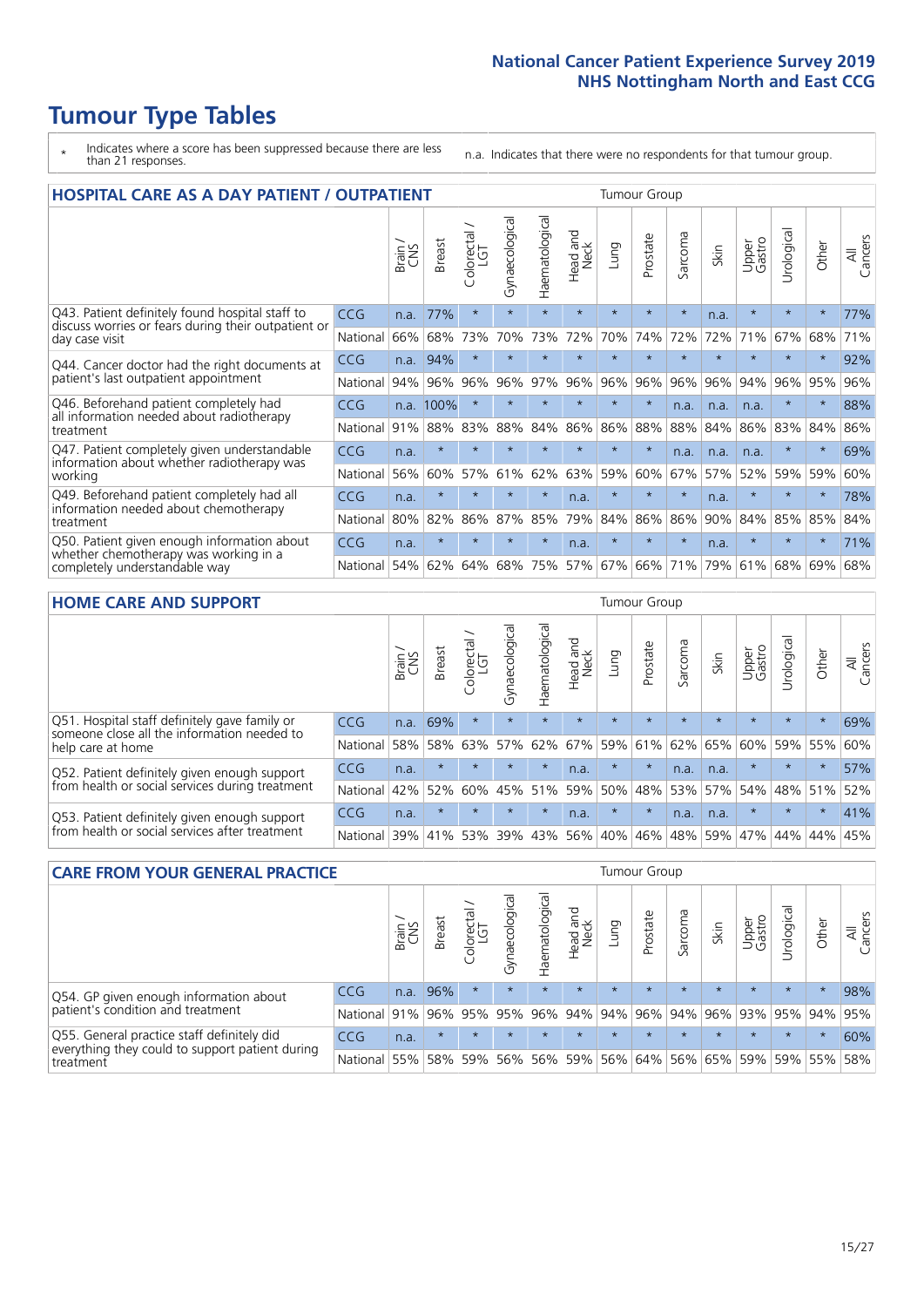# **Tumour Type Tables**

- \* Indicates where a score has been suppressed because there are less than 21 responses.
- n.a. Indicates that there were no respondents for that tumour group.

| <b>YOUR OVERALL NHS CARE</b> |  |  |  |  |
|------------------------------|--|--|--|--|
|------------------------------|--|--|--|--|

| <b>YOUR OVERALL NHS CARE</b>                                                                                     |            |       |               |            |                |                |                  | <b>Tumour Group</b> |          |                      |         |                 |           |         |                |  |
|------------------------------------------------------------------------------------------------------------------|------------|-------|---------------|------------|----------------|----------------|------------------|---------------------|----------|----------------------|---------|-----------------|-----------|---------|----------------|--|
|                                                                                                                  |            | Brain | <b>Breast</b> | Colorectal | Gynaecological | Haematological | Head and<br>Neck | Lung                | Prostate | arcoma<br>$\sqrt{ }$ | Skin    | Upper<br>Gastro | Urologica | Other   | All<br>Cancers |  |
| Q56. Different people treating and caring for<br>patient always work well together to give best<br>possible care | <b>CCG</b> | n.a.  | 84%           | $\star$    | $\star$        | $\star$        | $\star$          | $\star$             | $\star$  | $\star$              | $\star$ | $\star$         |           | $\star$ | 79%            |  |
|                                                                                                                  | National   | 60%   | 73%           | 73%        | 69%            | 75%            | 73%              | 73%                 | 75%      | 70%                  | 79%     | 69%             | 74%       | 68%     | 73%            |  |
| Q57. Patient given a care plan                                                                                   | CCG        | n.a.  | 46%           | $\star$    | $\star$        |                | $\star$          | $\star$             | $\star$  | $\star$              | $\star$ | $\star$         |           | $\star$ | 41%            |  |
|                                                                                                                  | National   | 36%   | 41%           | 40%        | 34%            | 36%            | 39%              | 36%                 | 40%      | 34%                  | 44%     | 36%             | 33%       | 31%     | 38%            |  |
| Q58. Overall the administration of care was good                                                                 | CCG        | n.a.  | 94%           | $\star$    | $\star$        | $\star$        | $\star$          | $\star$             | $\star$  | $\star$              | $\star$ | $\star$         |           | $\star$ | 94%            |  |
| or very good                                                                                                     | National   | 85%   | 90%           | 88%        | 87%            | 91%            | 90%              | 90%                 | 88%      | 88%                  | 90%     | 86%             | 85%       | 87%     | 89%            |  |
| Q59. Patient felt length of time for attending                                                                   | <b>CCG</b> | n.a.  | 70%           | $\star$    | $\star$        |                |                  |                     | $\star$  | $\star$              | $\star$ |                 |           | $\star$ | 71%            |  |
| clinics and appointments for cancer was about<br>right                                                           | National   | 58%   | 68%           | 73%        | 66%            | 66%            | 71%              | 71%                 | 76%      | 68%                  | 73%     | 66%             | 75%       | 64%     | 69%            |  |
| Q60. Someone discussed with patient whether                                                                      | <b>CCG</b> | n.a.  | 39%           | $\star$    | $\star$        |                | $\star$          | $\star$             | $\star$  | $\star$              | $\star$ |                 | $\star$   | $\star$ | 31%            |  |
| they would like to take part in cancer research                                                                  | National   | 42%   | 30%           | 32%        | 31%            | 33%            | 21%              | 34%                 | 31%      | 36%                  | 20%     | 36%             | 21%       | 32%     | 30%            |  |
| Q61. Patient's average rating of care scored from<br>very poor to very good                                      | <b>CCG</b> | n.a.  | 9.4           | $\star$    | $\star$        |                |                  | $\star$             | $\star$  | $\star$              | $\star$ |                 |           | $\star$ | 9.1            |  |
|                                                                                                                  | National   | 8.6   | 8.9           | 8.8        | 8.7            | 8.9            | 8.8              | 8.8                 | 8.8      | 8.8                  | 8.9     | 8.7             | 8.7       | 8.7     | 8.8            |  |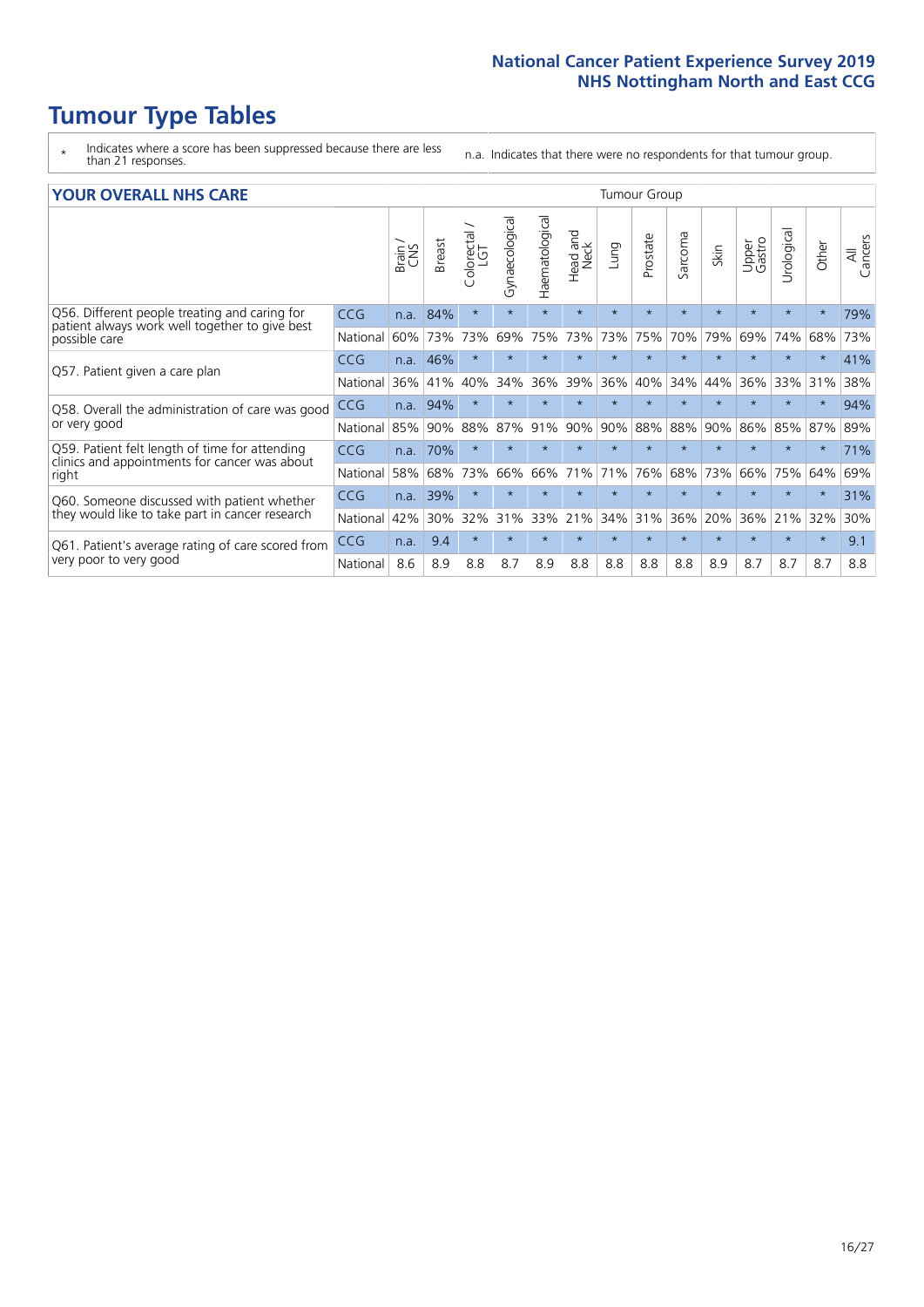## **Year on Year Charts**





### **DIAGNOSTIC TESTS**





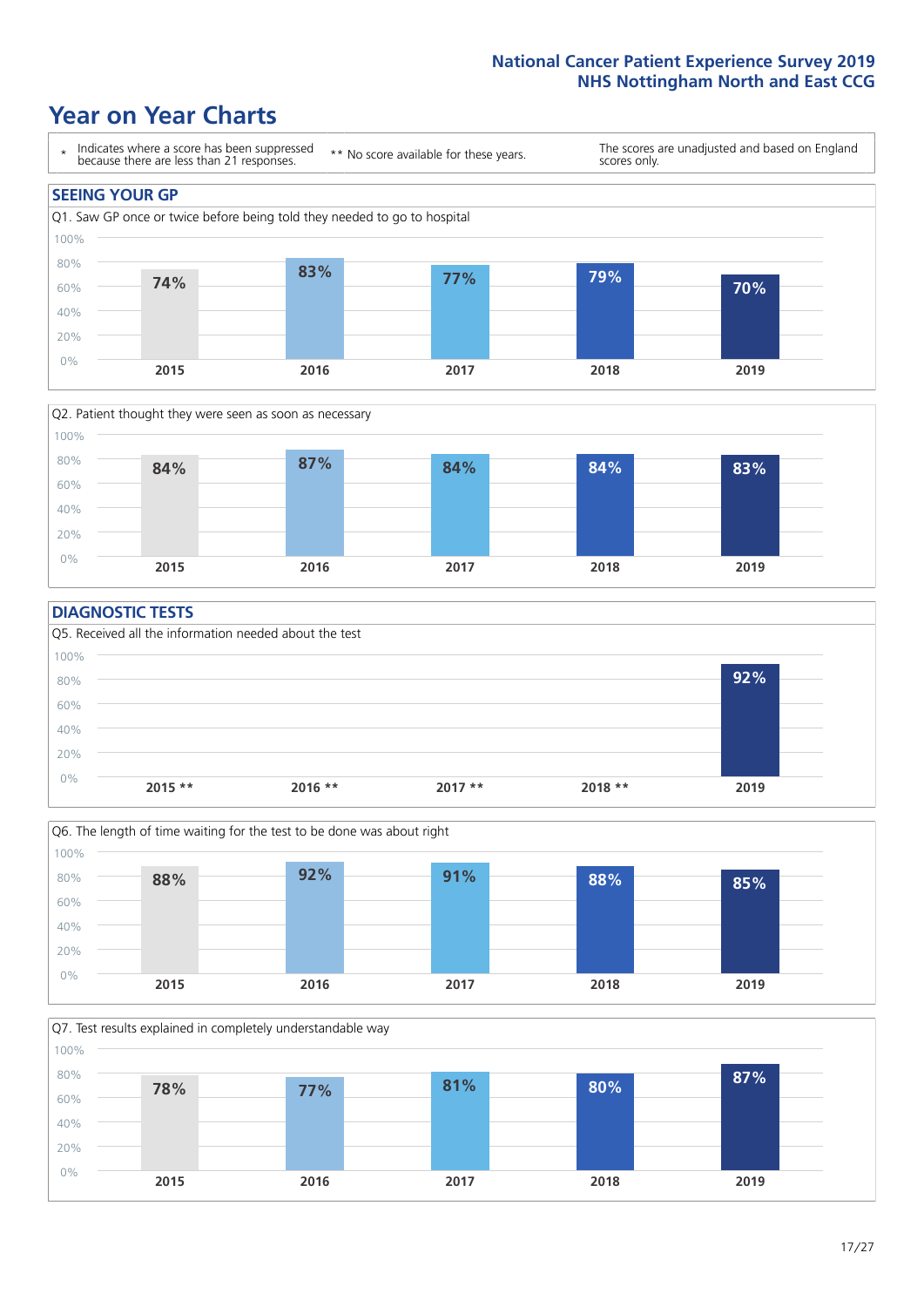







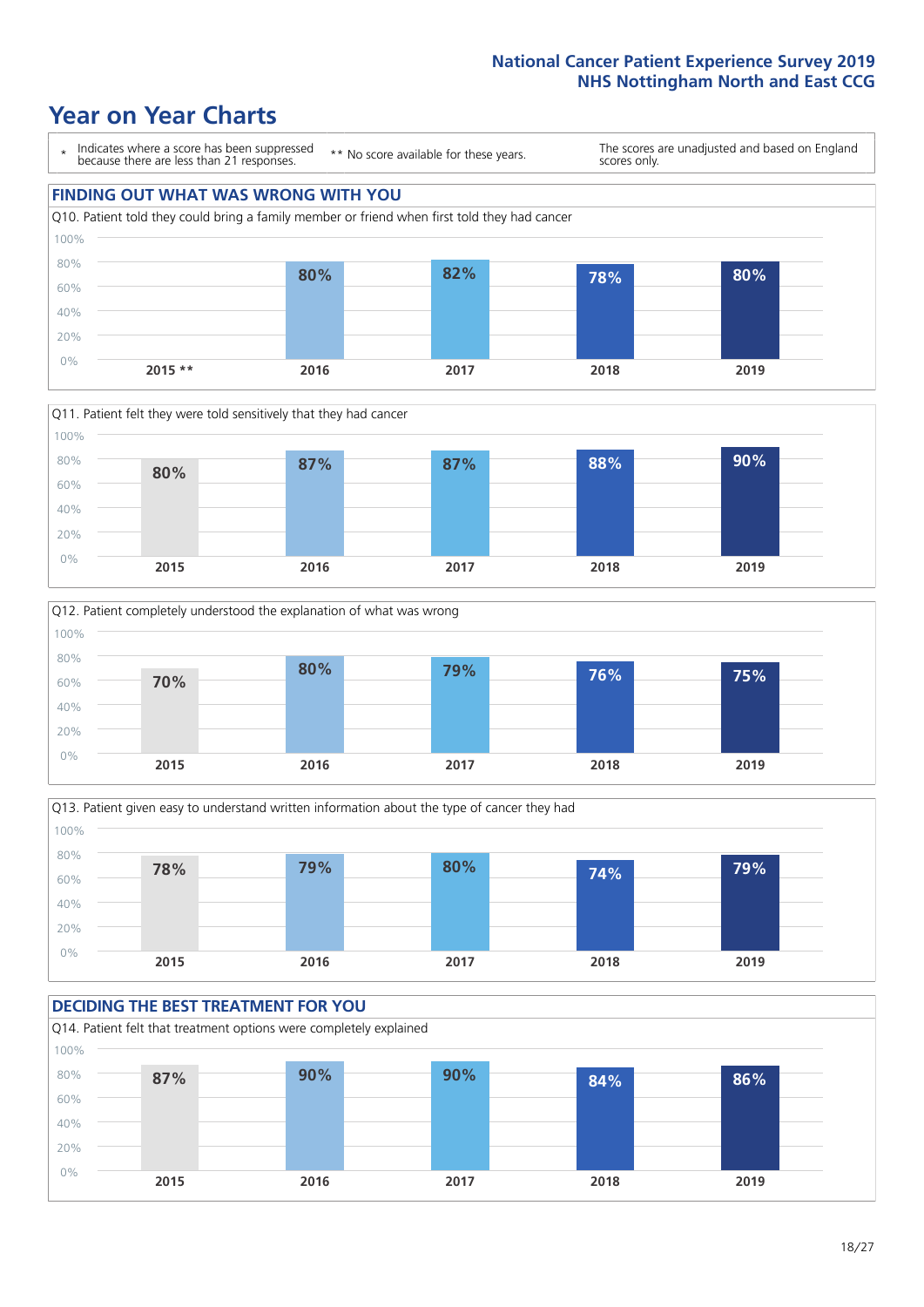





Q18. Patient definitely involved as much as they wanted in decisions about care and treatment  $0%$ 20% 40% 60% 80% 100% **2015 \*\* 2016 \*\* 2017 \*\* 2018 \*\* 2019 84%**

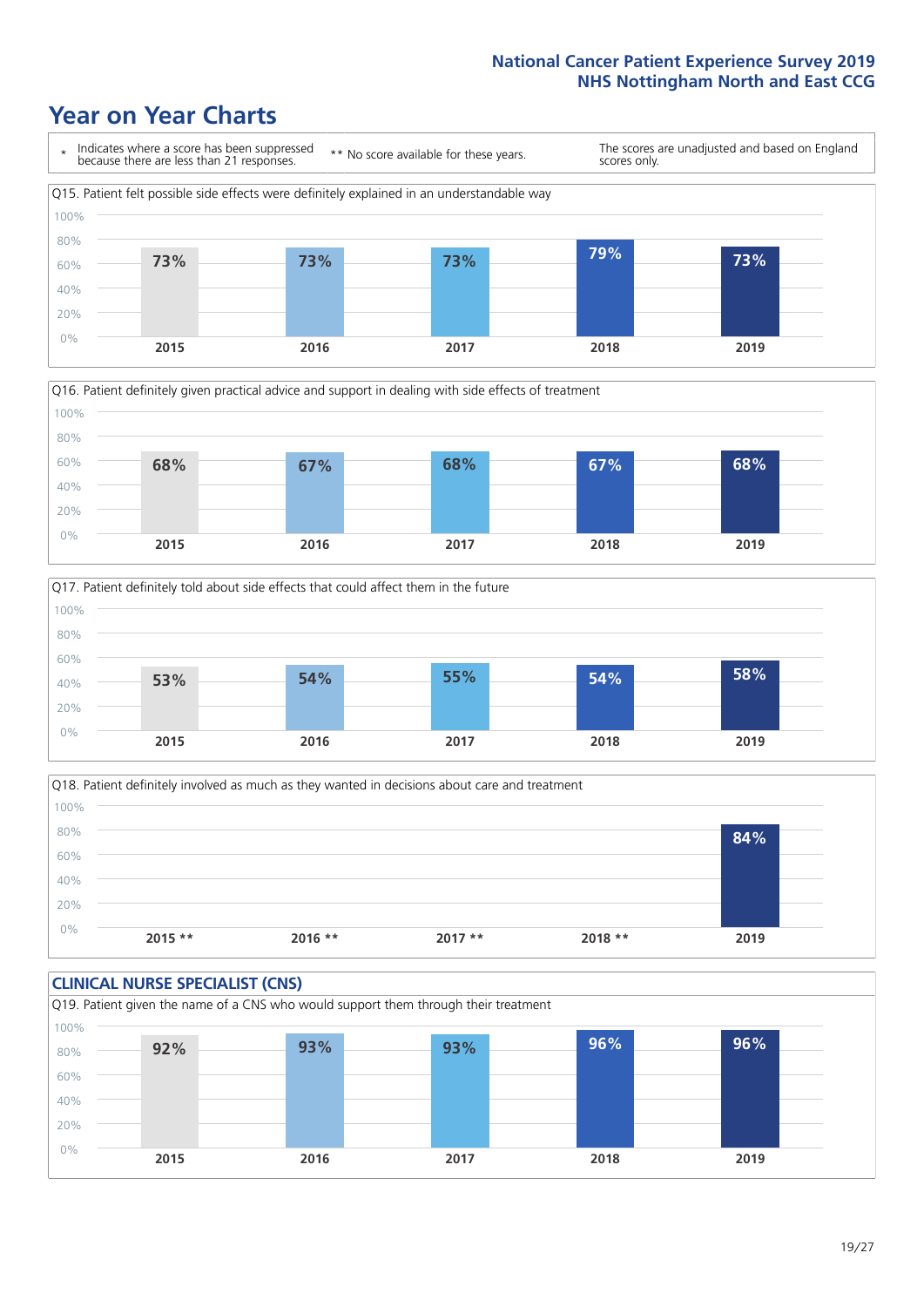







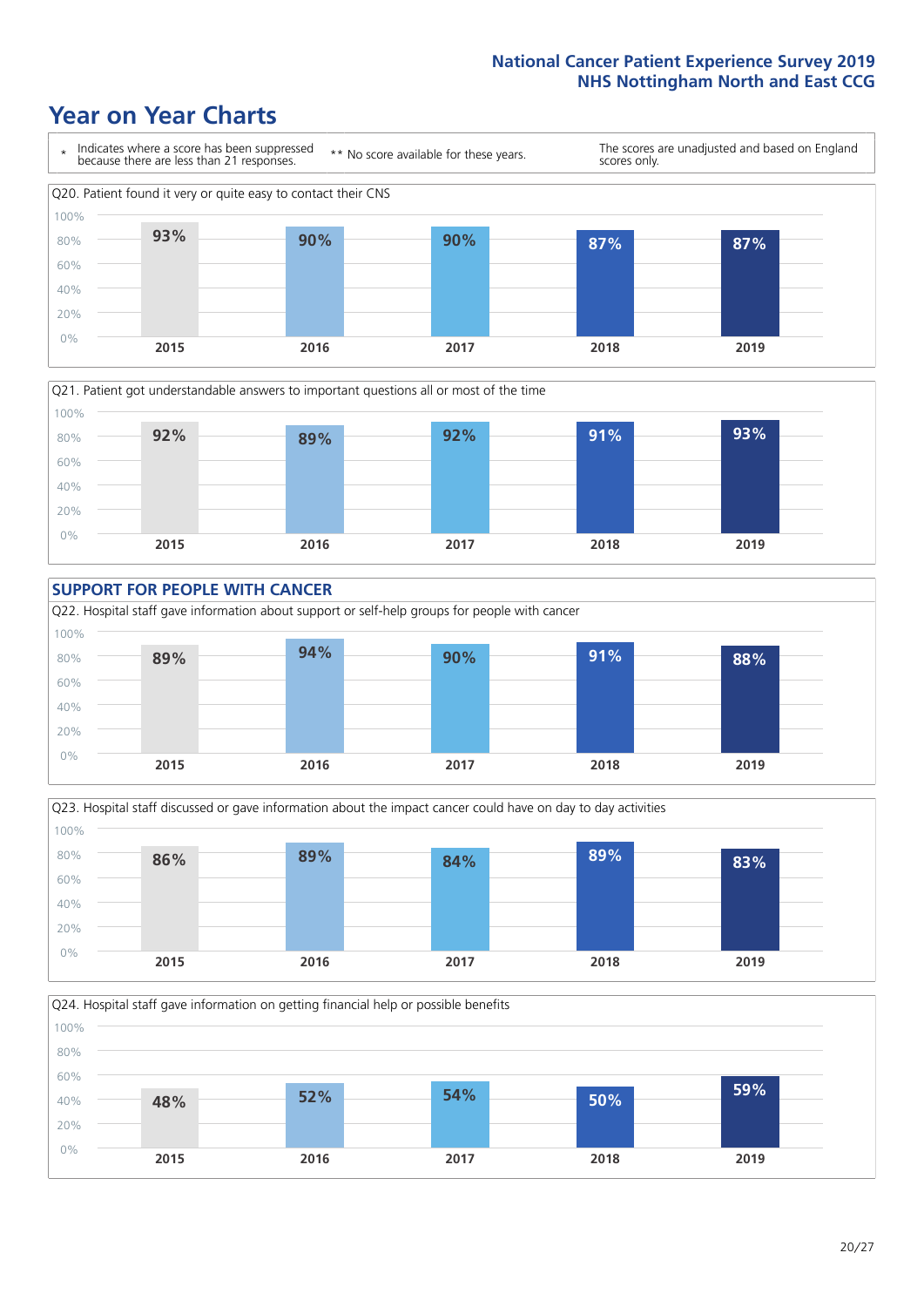### **Year on Year Charts**



#### **OPERATIONS**

Q27. Beforehand, patient had all the information needed about the operation  $0%$ 20% 40% 60% 80% 100% **2015 \*\* 2016 2017 2018 2019 100% 97% 97% 96%**



### **HOSPITAL CARE AS AN INPATIENT** Q30. Hospital staff didn't talk in front of patient as if patient wasn't there 0% 20% 40% 60% 80% 100% **2015 \*\* 2016 \*\* 2017 \*\* 2018 \*\* 2019 91%**

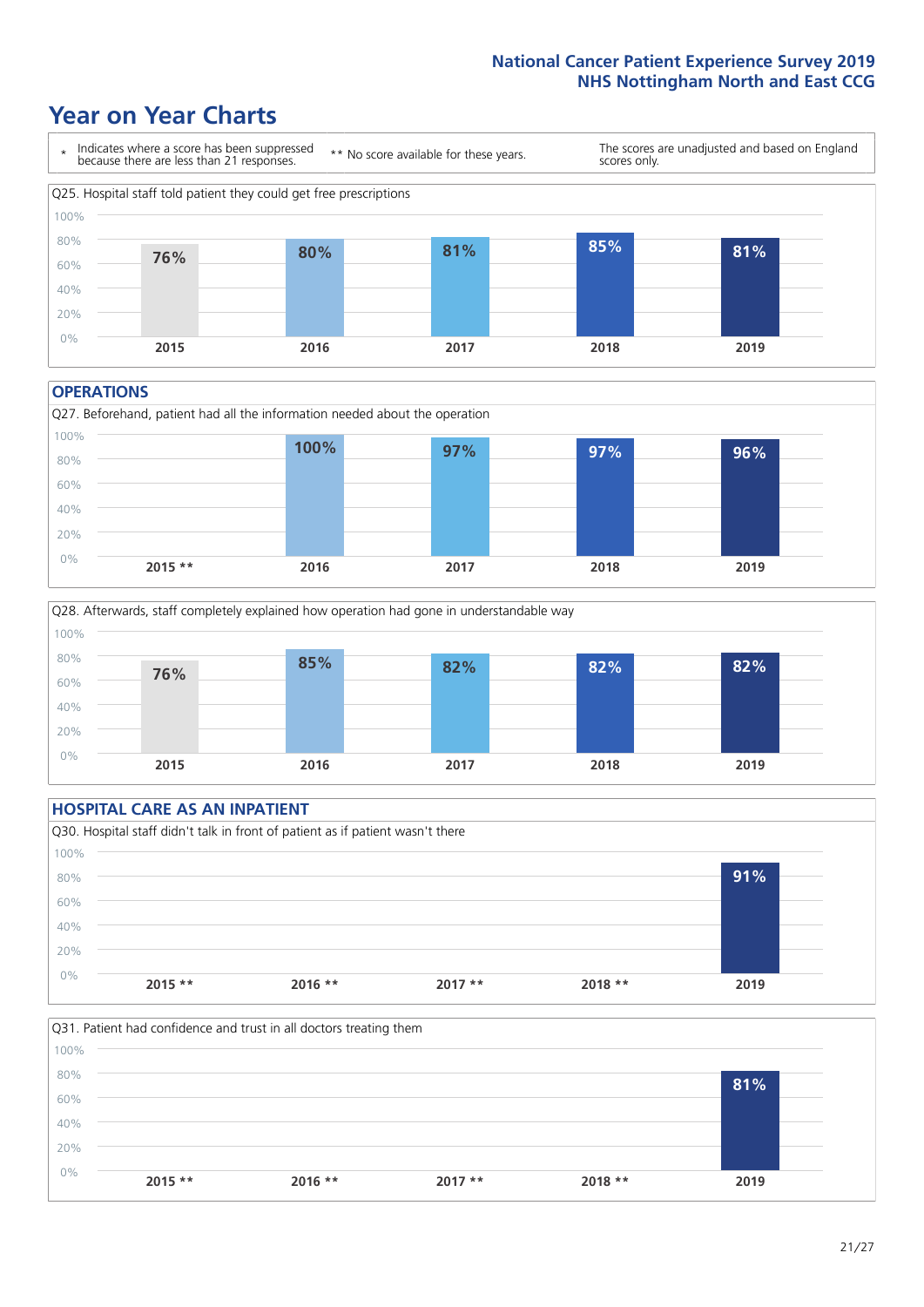







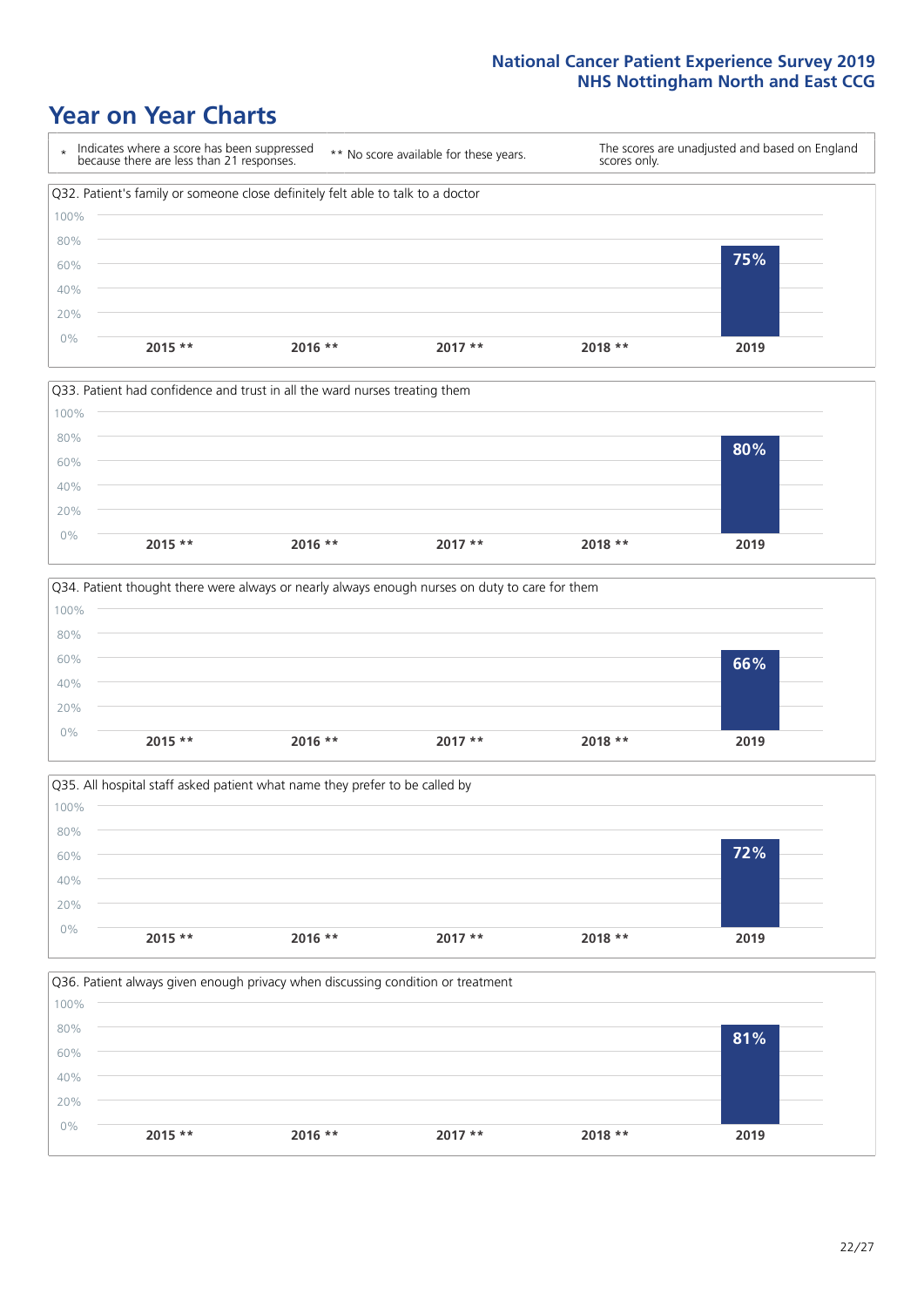







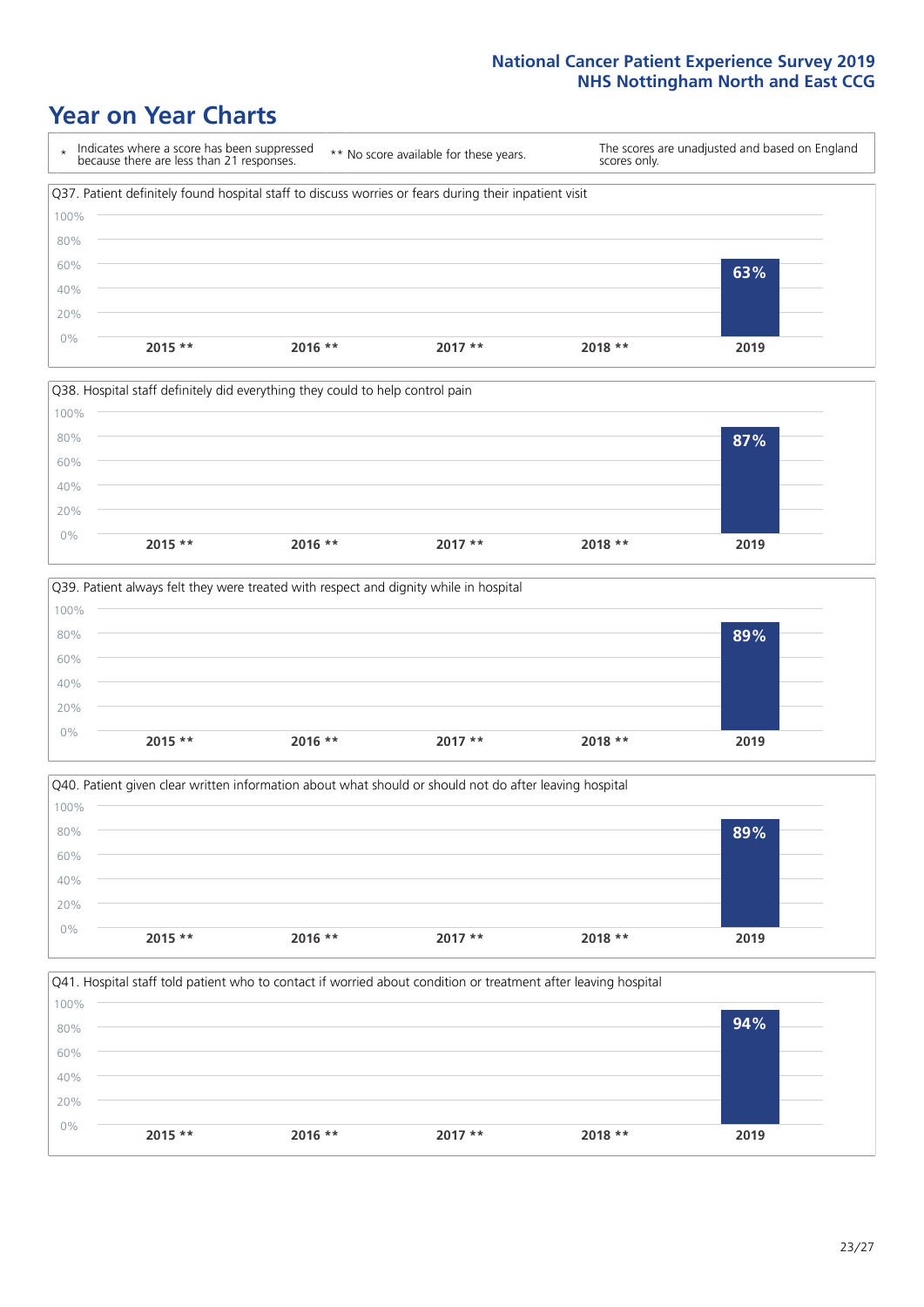### **Year on Year Charts**

\* Indicates where a score has been suppressed because there are less than 21 responses.

\*\* No score available for these years.

The scores are unadjusted and based on England scores only.

### **HOSPITAL CARE AS A DAY PATIENT / OUTPATIENT**









Q49. Beforehand patient completely had all information needed about chemotherapy treatment 0% 20% 40% 60% 80% 100% **2015 2016 2017 2018 2019 81% 83% 87% 89% 78%**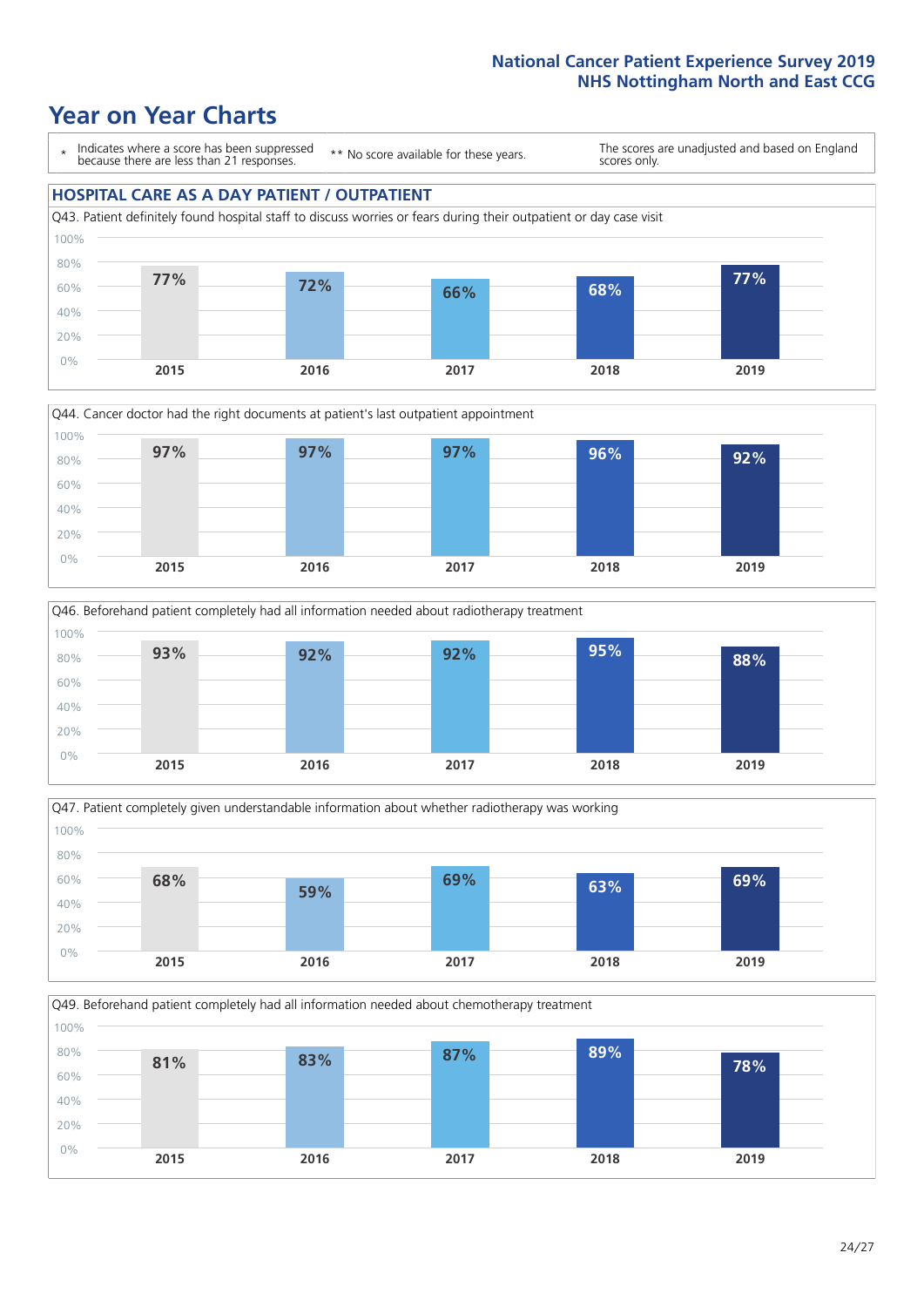### **Year on Year Charts**



#### **HOME CARE AND SUPPORT**







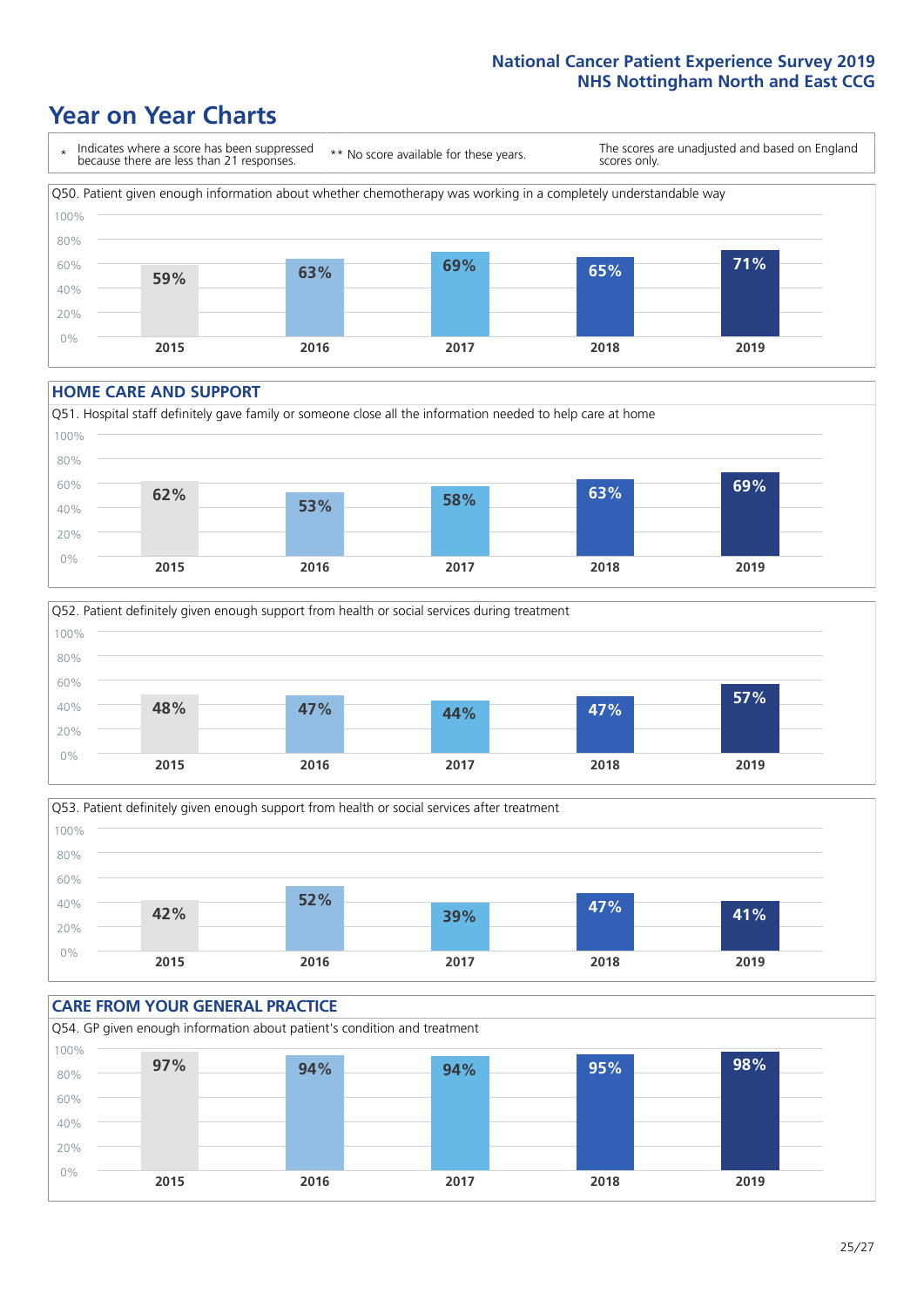### **Year on Year Charts**



#### **YOUR OVERALL NHS CARE**







Q59. Patient felt length of time for attending clinics and appointments for cancer was about right